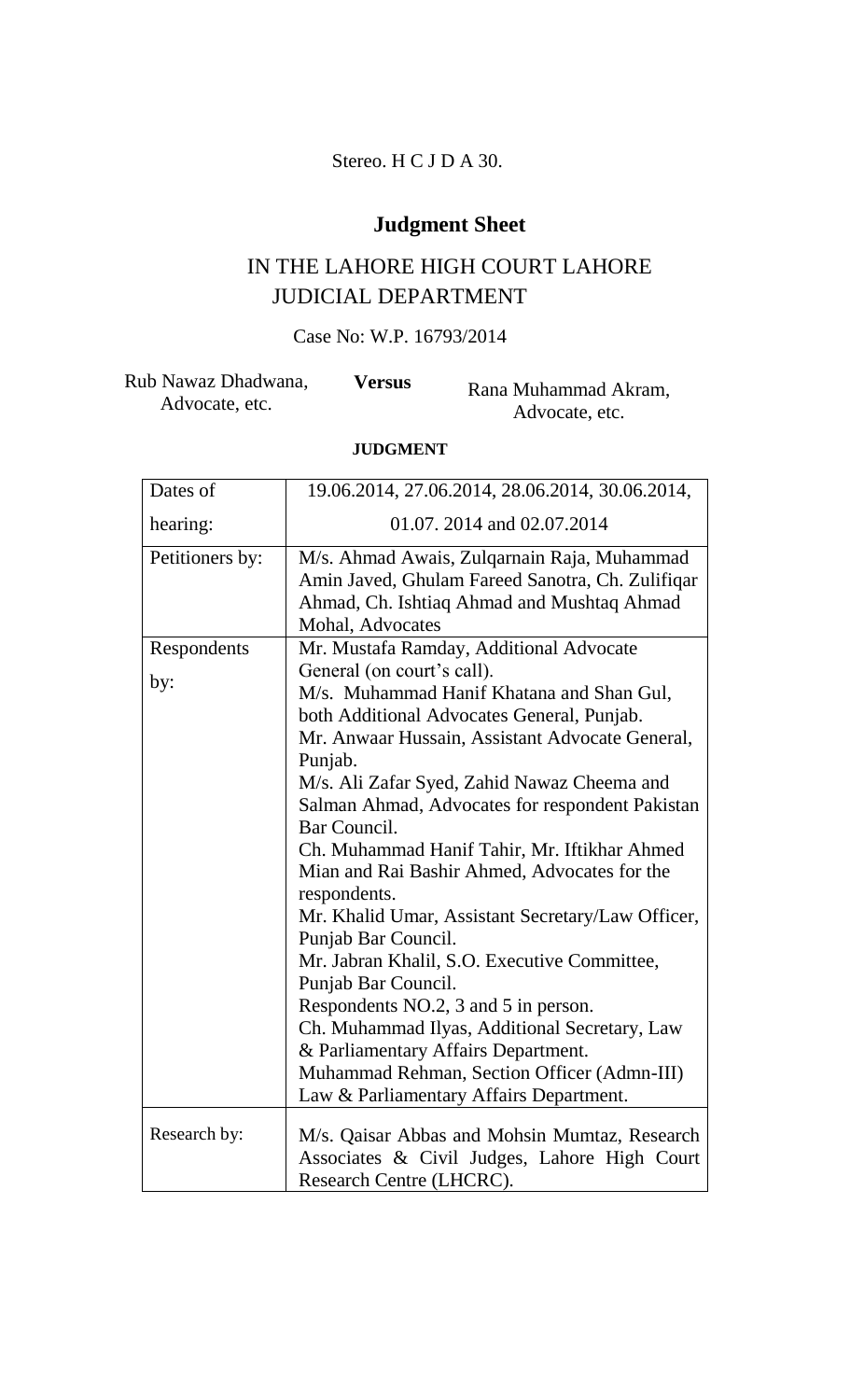### *Syed Mansoor Ali Shah, J:-*

## *Introduction*

The process of decision making by the Provincial Bar Council in case of cessation of membership of an elected Member and the corresponding filling of casual vacancy through co-optative process. The foundational role and jurisdiction of an impartial Chairman i.e., *ex-officio* Advocate General for the Province, prevalence and rampancy of *adhocism* and unexplained delay in constitutional appointments. The consequential dysfunctionality of the laws linked with the constitutional appointment including *Legal Practitioners & Bar Councils Act, 1973* and the operational paralysis of self-regulation by the Punjab Bar Council due to the vacancy of the post of the Advocate General are the pivotal issues that have come up for adjudication before us in this case.

## *Constitution of the Full Bench.*

2. Through the instant petition the petitioners challenge interim order dated 06.06.2014 passed by the Appellate Committee of the Pakistan Bar Council. They submit that the order of an Additional Advocate General with a 'look after' charge of the office of the Advocate General, appointing the petitioners as Members of the Punjab Bar Council under section 16(b) of the *Legal Practitioners & Bar Councils Act, 1973 (the "Act")* is not appealable under section 13(2) of the Act. They also seek protection of their appointment notifications as Members of the Punjab Bar Council, issued by the same Additional Advocate General. Respondents No.1 to 7 raised serious objections to the validity of the appointment notification of the petitioners and the lack of due process and fairness in de-notifying respondents No. 1 to 7 as Members of the Bar Council.

3. Absence and lack of clarity of structured decision-making process within the Punjab Bar Council pertaining to removal (de-notification) of an elected Member under Section 5C of the Act and the corresponding filling of casual vacancy (notification) under Rule 28A of *Pakistan Legal Practitioners & Bar Councils Rules, 1976* has compelled the Members to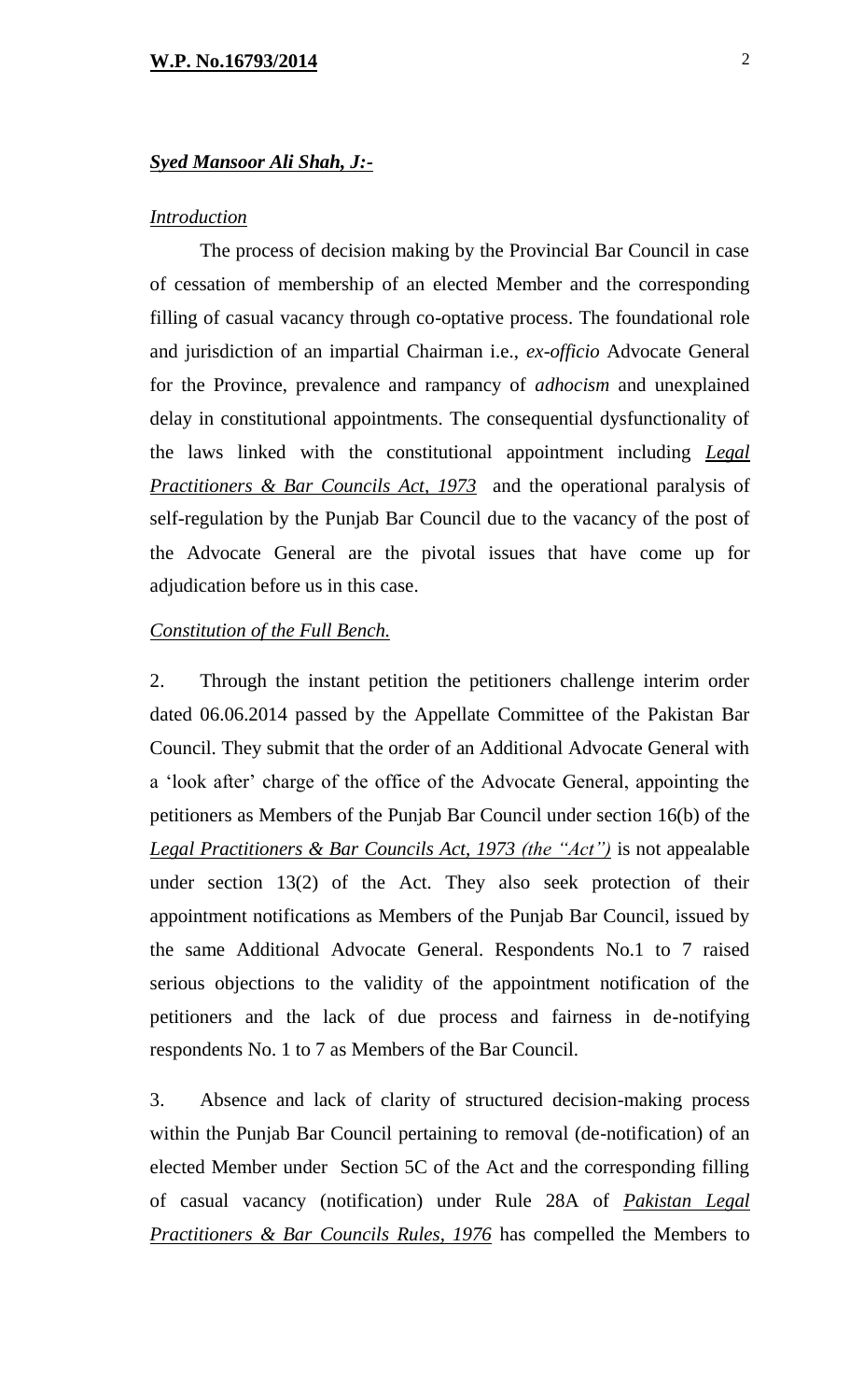approach this Court more than once in the last few months. In order to resolve this continuing bone of contention between the opposing groups of the Punjab Bar Council, we felt it was necessary to streamline the procedure and decision making process for removal and filling of casual vacancy of a Member or in other words, procedure for actualizing Section 5C of the Act, being mindful of the persisting vacancy in the office of the Advocate General for Punjab. The instant petition, therefore, unfolded a set of foundational questions, touching upon the significance of the office of Chairman (ex-officio Advocate General) under the scheme of the Act, the decision making process of a Provincial Bar Council and the mechanism to remove and fill the post of a Member, Punjab Bar Council.

4. This case was initially put up before one of us (Syed Mansoor Ali Shah, J) as Single Bench, however, considering that the issue concerned the functioning of the Provincial Bar Council, the apex professional selfregulation authority and realizing the constitutional and legal gravity of the questions involved, request was made to the Hon'ble Chief Justice to constitute a full bench to hear the matter. This requested was graciously acceded to.

# *Factual Background*

5. The factual backdrop to the present litigation is necessary to appreciate the legal questions that have finally surfaced in this case:

(i) One *Sajjad Akber Abbasi*, *Advocate* preferred a petition<sup>1</sup> before this Court, challenging the appointment of Zafar Mehmood Mughal, Advocate, Member Punjab Bar Council, on the ground that he was subsequently appointed to an *office of profit* in the service of Pakistan as Deputy Attorney General, hence he has ceased to be a Member under Section 5C (a) of the Act and therefore liable to be removed (de-notified). It was also prayed by Mr. Abbasi that he being a *runner up* in the General Election, from the same district, was entitled to be notified as

 $^1$  W.P. No.3062/2012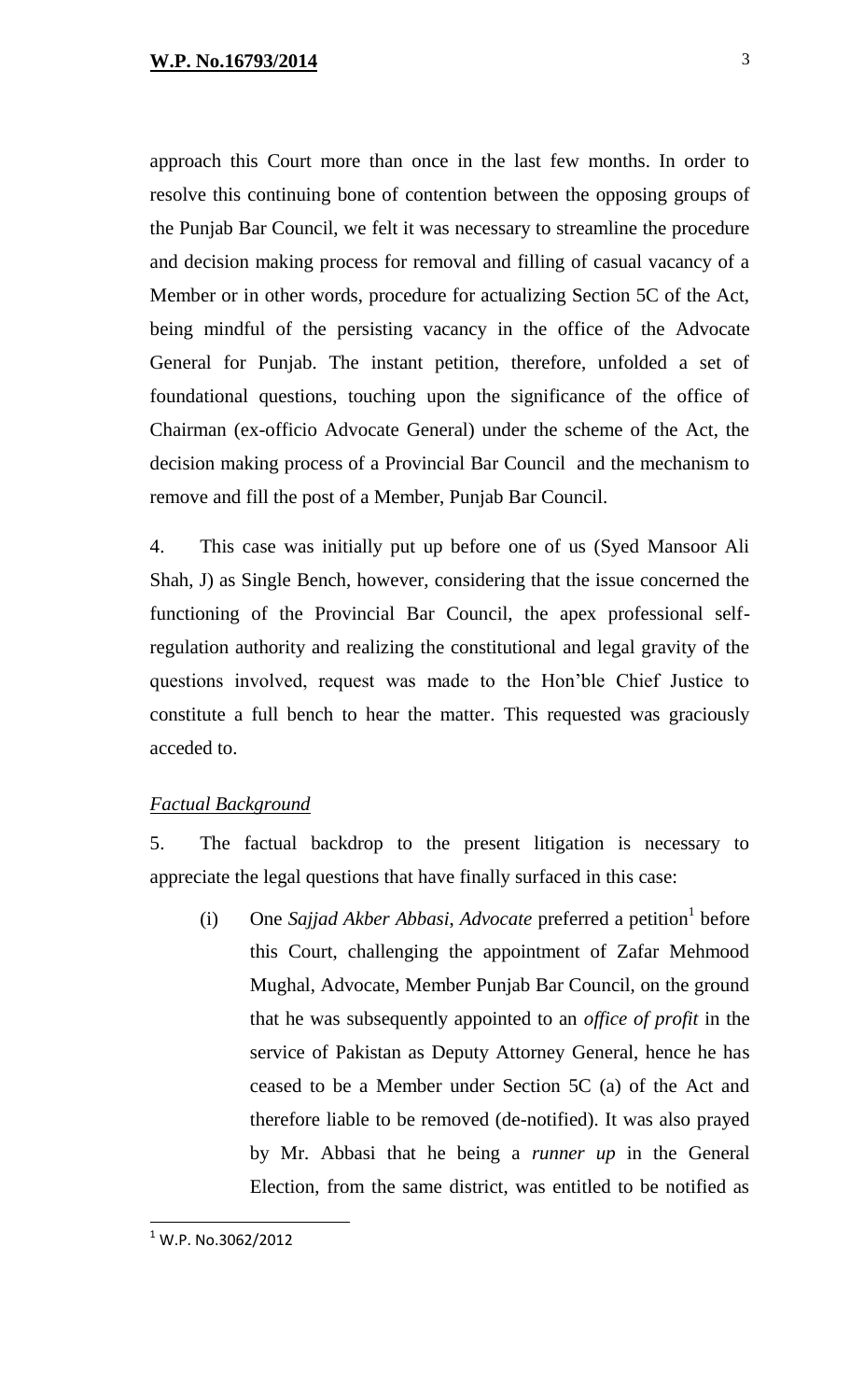Member of the Punjab Bar Council in terms of section 16 (b) of the Act. The said writ petition was allowed vide order dated 04.11.2013 with the direction to the Punjab Bar Council to notify Sajjad Akbar Abbasi in place of Zafar Mehmood Mughal.

- (ii) This decision was challenged before a Division Bench of this Court in appeal,<sup>2</sup> which was dismissed vide order dated 02.12.2013 on a technical ground. It was held that the appeal was not maintainable as the decision of the Chairman was challengeable in appeal before the Pakistan Bar Council under section 13 (2) of the Act.
- (iii) Finally the matter ended up before the august Supreme Court of Pakistan. The apex Court upheld the view of the learned single bench of this Court and dismissed the petition vide order dated 16.01.2014. 3
- (iv) Thereafter, Sajjad Akbar Abbasi was notified on 19.12.2013 by the Additional Advocate General holding a 'look after' charge of the office of Advocate General for Punjab.
- (v) The said notification was challenged by the other side before the Appellate Committee of the Pakistan Bar Council, which was suspended vide order dated 28.12.2013.
- (vi) The order of the Appellate Committee of the Pakistan Bar Council was once again challenged before this Court and vide order dated 27.01.2014<sup>4</sup> the order of the Pakistan Bar Council was set aside upholding the notification of appointment in favour of Mr. Abbasi.

<sup>&</sup>lt;sup>2</sup> ICA No.112/2013

 $3$  Passed in C.P. Nos.1976 & 1977 of 2013.

 $^4$  In W.P. No.5/2014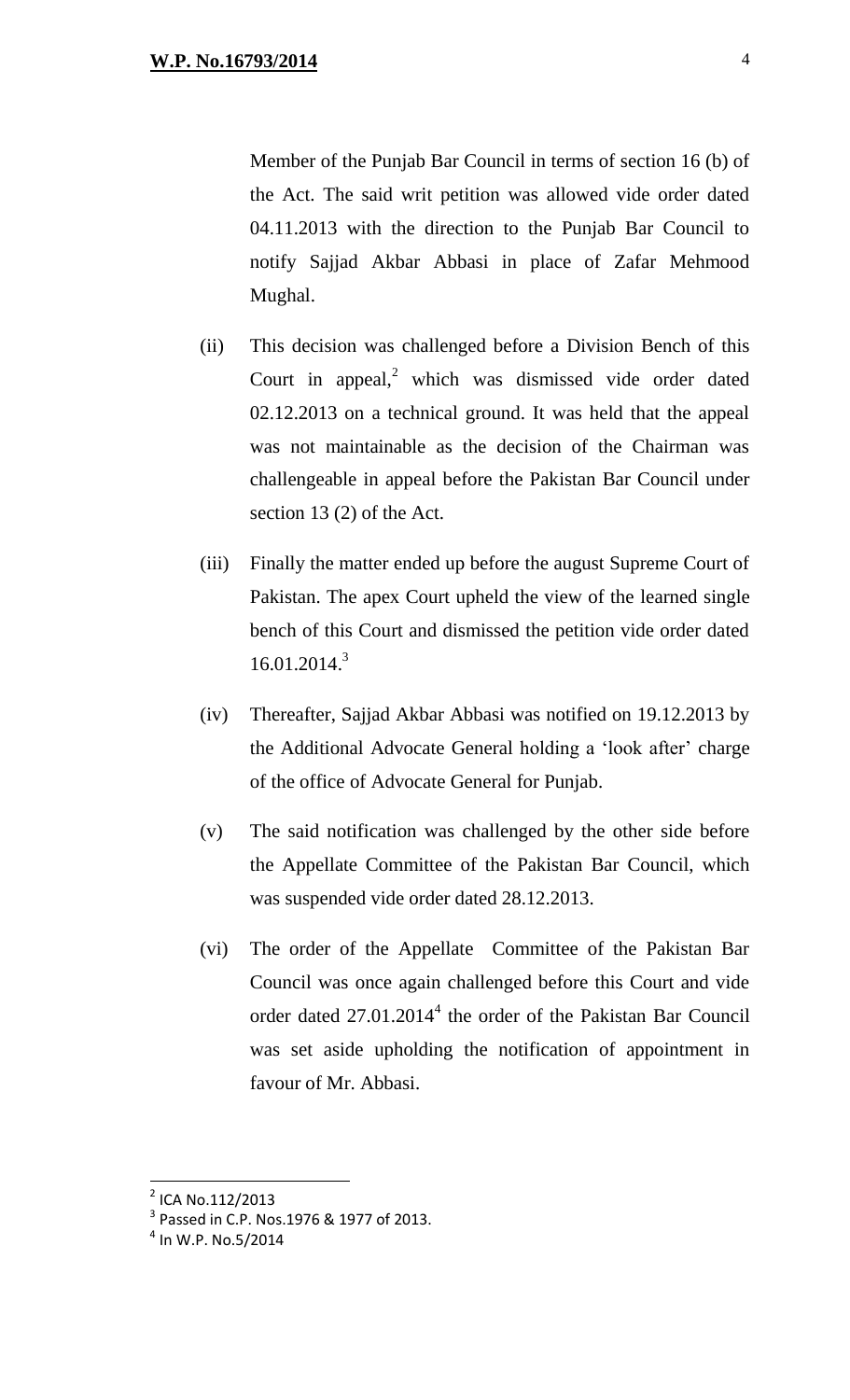- (vii) The question that once a sitting Member of the Provincial Bar Council is appointed to an *office of profit* in the service of Pakistan, he ceases to be a Member of the Bar Council, was finally settled in the above litigation.
- (viii) In the light of the aforesaid decision, the petitioners submitted applications before the Chairman, Punjab Bar Council for denotification of the private respondents, who were appointed to an *office of profit* in the service of Pakistan. As the matter kept pending before the Additional Advocate General holding a 'look after' charge of the office of the Advocate General, the petitioners approached this Court through W.P. No.10989/2014, which was subsequently placed before a Full Bench of this Court and disposed of vide order dated 15.05.2014 with the direction to the Chairman to decide the matter within a period of three days.
- (ix) Thereafter, the purported Chairman passed order dated 24.05.2014 followed by notifications dated 30.05.2014 denotifying the private respondents and notifying the petitioners as Members of the Punjab Bar Council.
- (x) The order of the purported Chairman, Punjab Bar Council and the appointment notifications were challenged before the Appellate Committee of the Pakistan Bar Council under section 13 (2) of the Act and vide impugned order dated 06.06.2014, the order of the Chairman, as well as, the appointment notifications were suspended by the Pakistan Bar Council. This order has been impugned before us unfolding a number of constitutional and legal questions as discussed above. The petitioners have also prayed that the sanctity of the appointment notifications be safeguarded by this Court.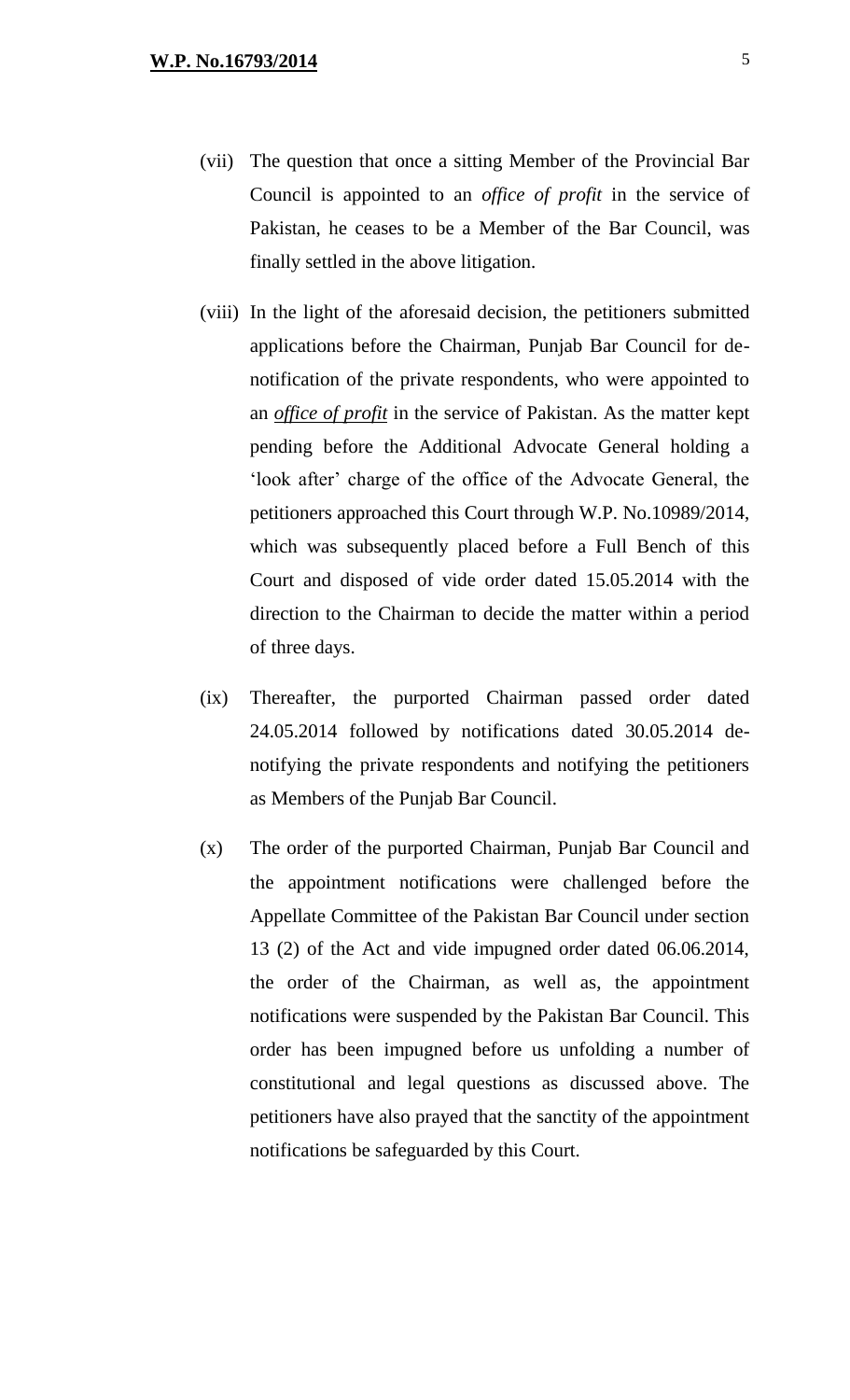6. The foundational questions that arise in this case and require our anxious consideration are:

- a. How is section 5C of the Act, pertaining to cessation of membership, actualized under the Act and the relevant Rules? More precisely, how is a elected Member removed from office and how is the corresponding casual vacancy filled under the law?
- b. What is the role of the Advocate General under the scheme of the Act and the Rules and does the vacancy in the office of the Advocate General have an effect on the working of the Provincial Bar Council and, in particular, while giving effect to Section 5C of the Act?

#### *Arguments*

7. The countervailing arguments addressed before us by the learned counsel for the parties are as under. Learned Counsel for the petitioners submitted:

- a. That the appeal before the Appellate Bench of the Pakistan Bar Council was not maintainable against the Order of the Additional Advocate General, as it does not constitute a decision of the Provincial Bar Council, which alone is appealable under section 13(2) of the Act. Reliance is placed on *"Mushtaq Hussain Shah v. Sindh Bar Council and others"* **(2003 YLR 1520)**.
- b. The notification appointing the petitioners as members is valid as the same has been issued by the Returning Officer i.e., the Additional Advocate General. It is contended that the office of the Returning Officer is a permanent office under the Act and as the issue of filling the casual vacancy pertains to elections, the Returning Officer has, therefore, rightly issued the appointment notification. They relied on the definition of the Returning Officer under Rule 3(i) of the relevant Rules.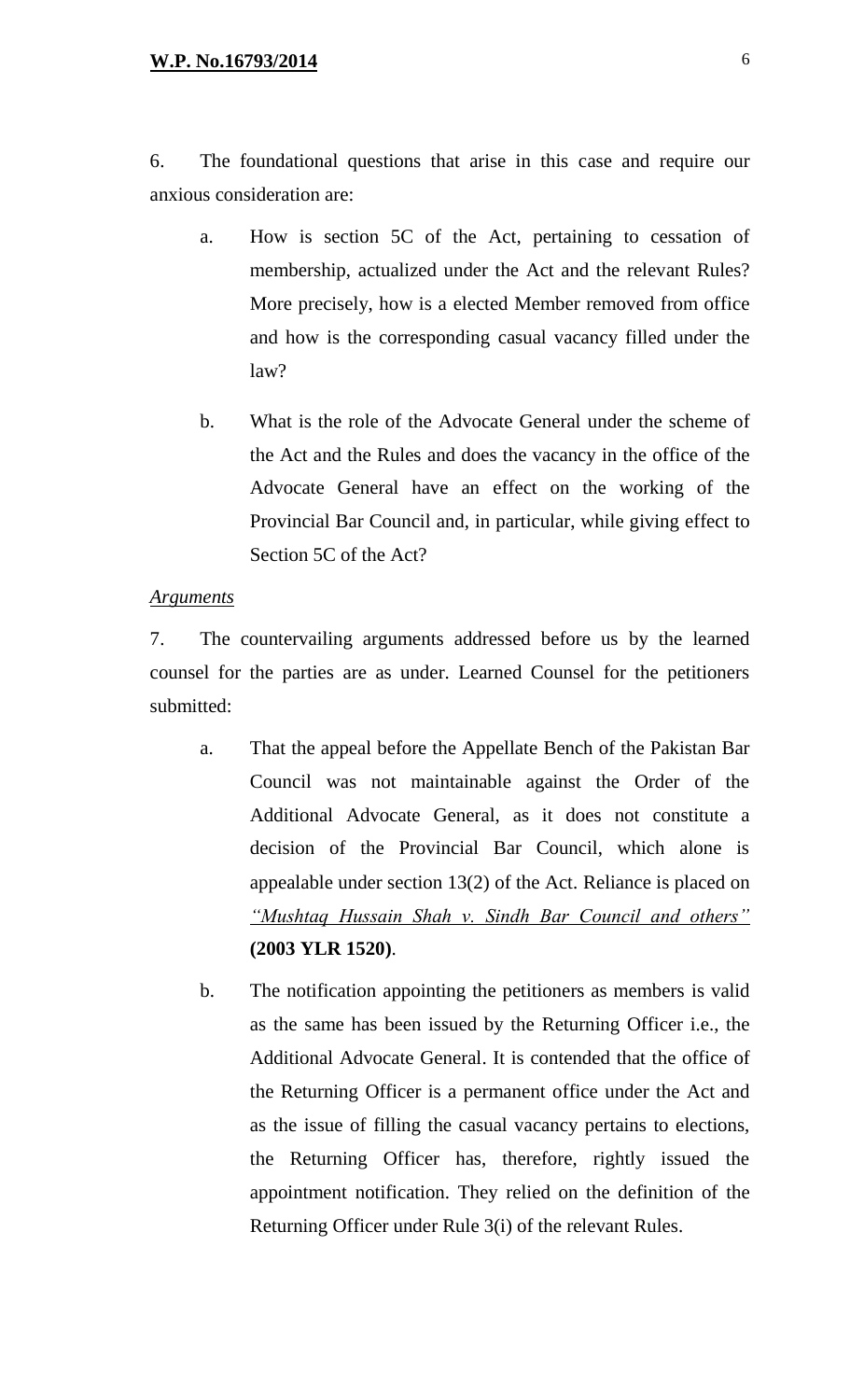- c. That on the basis of the decision of the august Supreme Court of Pakistan in *Sajjad Akbar Abbasi case,* the issuance of appointment notification of the runner up in the General Elections of the Provincial Bar Council was automatic. As a consequence the issuance of the notification was a secretarial act that did not require further deliberation and could not be withheld by the Returning Officer.
- d. Relying on the decision of the august Supreme Court of Pakistan and the subsequent decisions of this Court discussed above, it was argued that the Additional Advocate General was under a direction to issue the appointment notification.
- e. That the acting Chairman can appoint the runner up as a Member of the Bar Council. Reliance is placed on *"Dr. Kamal Hussain and 7 others v. Muhammad Sirajul Islam and others"* **(PLD 1969 SC 42).**

8. On the other hand, Learned Counsel for the private respondents argued:

- f. That the Additional Advocate General did not pass for a Chairman under the Act and therefore, could not remove an elected Member, hence the removal de-notification and the consequent appointment notification are without lawful authority.
- g. The respondents were appointed to an office of profit but they subsequently resigned from the said office hence, removal notification could not be issued when they were not holding an *office of profit* in service of Pakistan. Basing the argument on the analogy of a writ of *quo warranto*, which cannot be issued if the incumbent is not holding the office at the time. Reliance is placed on *Sardar Asseff Ahmad Ali v. Muhammad Khan Junejo and others* **(PLD 1986 Lahore 310)**. and *"Lt. Col. Farzand Ali and others v. Province of West Pakistan through*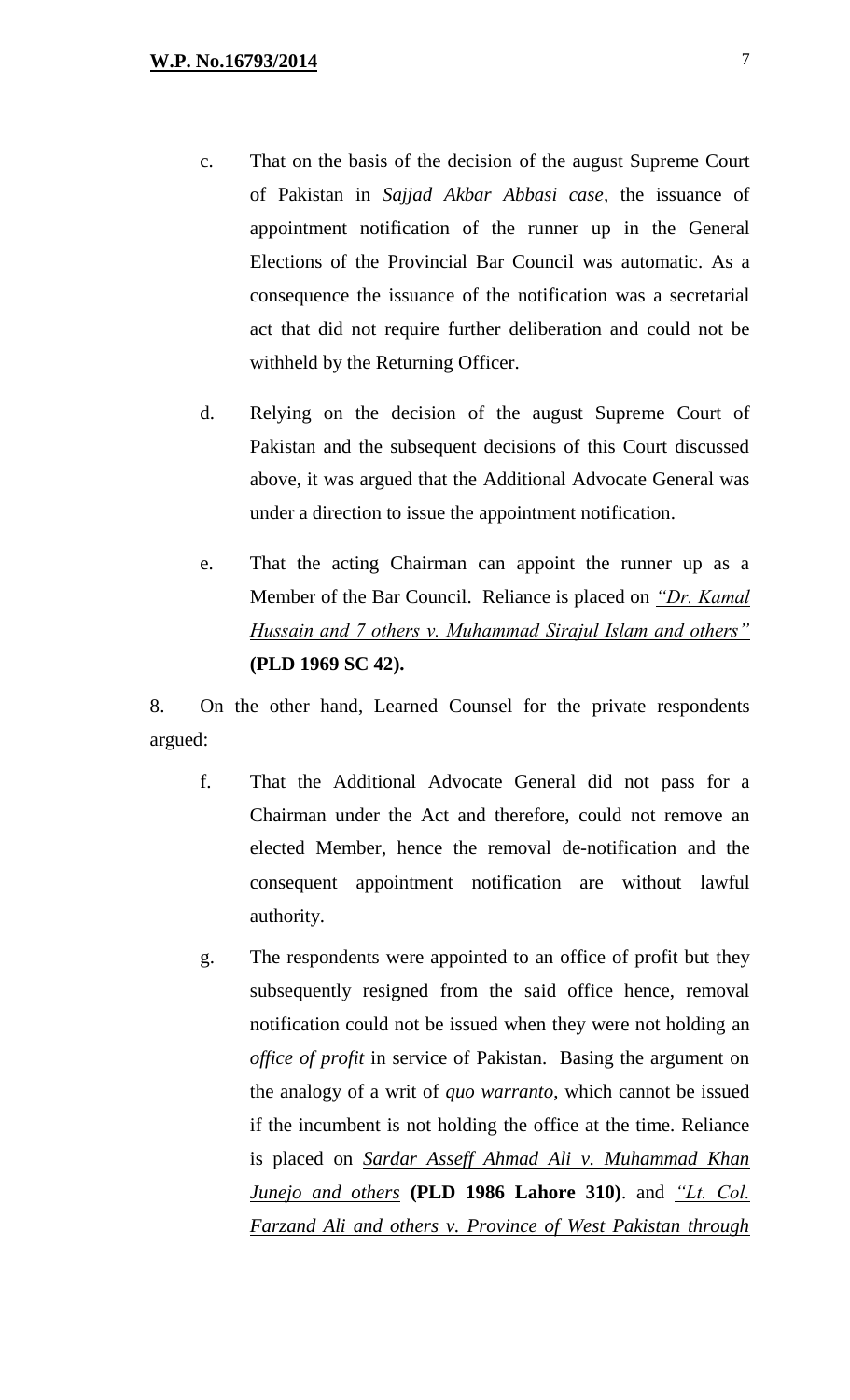*the Secretary, Department of Agriculture, Government of West Pakistan, Lahore"* **(PLD 1970 SC 98)**. He submitted that subsequent events must be considered by the Court. Reliance is placed on *"Ch. Riyasat Ali Advocate v. Returning Officer and 2 others"* **(2003 CLC 1730)**.

- h. That in the light of the fact that the respondents are not holding an *office of profit* in the service of Pakistan anymore, this petition therefore does not agitate a live issue and hence is not maintainable. Reliance is placed on *"Munawar Iqbal Gondal v. Mrs. Nasira Iqbal and others"* **(2014 SCMR 860)**.
- i. That the appeal before the Appellate Bench of the Pakistan Bar Council was maintainable as ICA No.112/2013 was dismissed on the assumption that the order of the Additional Advocate General was appealable under section 13(2) of the Act. Reliance is placed on *"Tariq Mehmood A. Khan and others v. Sindh Bar Council and another"* **(2012 SCMR 702)** and the unreported orders passed in **ICA 370/2014 and ICA 112/2013.**

9. Learned Counsel appearing on behalf of the Pakistan Bar Council submitted:

- j. That the process of actualizing Section 5C has not been provided under the law. He submitted that when Section 5C(a) is read with section 16(b), the only process available under the law is that of filling the causal vacancy under Rule 28-A of the Rules, 1976.
- k. That Rule 28-A of the Rules, 1976 read with section 5C and 16(b) of the Act must be purposively interpreted to provide the same mechanism for removal as provided for filling the casual vacancy. Rule 28-A of the Rules, 1976 provides that causal vacancy is filled through the decision of the Bar Council through a majority vote and only notified by the Chairman.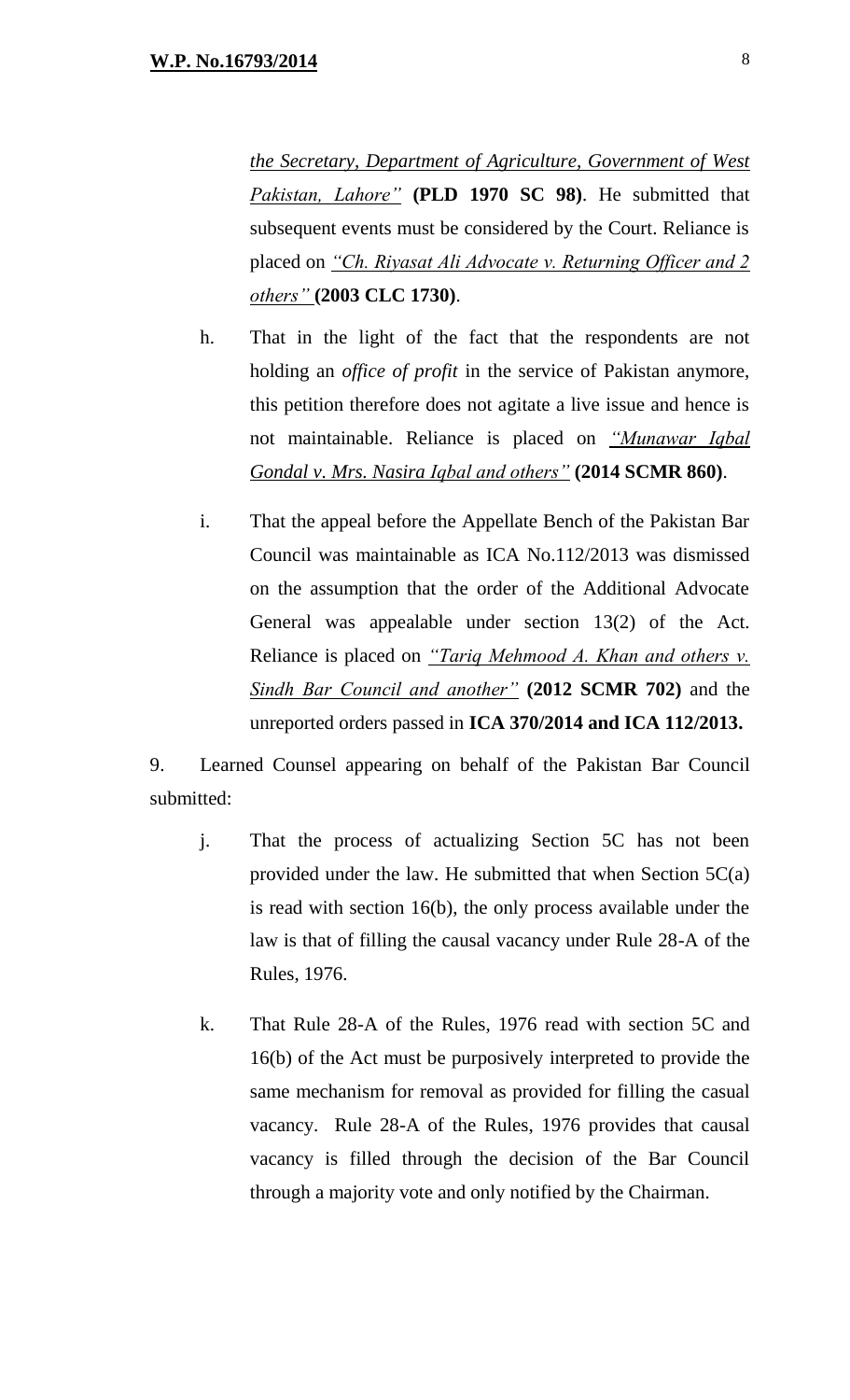- l. That the role of the Chairman in the functioning of the Bar Council is pivotal. However, in the absence of the Chairman, the functions are performed by the Vice Chairman and the Act does not become dysfunctional. Reliance was placed on Rule 84 of the Rules 1976. It is also pointed out that the post of Additional Advocate General is not the same as that of the Advocate General and placed reliance on *"Muhammad Khursheed Khan v. Returning Officer and 4 others"* **(1998 SCMR 425).**
- m. He submitted that while the appeal against the order of the Additional Advocate General was not maintainable, the impugned order was passed by the Pakistan Bar Council under its supervisory power provided under section 13(1) (f) and (i) of the Act.
- n. Referring to section 3 of the Act, he submitted that the Provincial Bar Council is a body corporate and enjoys a perpetual succession. In response to a court query he submitted that vacancy of the seat of the Chairman will, therefore, not amount to dissolution of the Provincial Bar Council.

10. Learned Law Officer representing the office of the Advocate General/Chairman submitted that Order dated 24.05.2014 followed by Notifications dated 30.05.2014 are valid and the Chairman had the lawful authority to pass/issue the same.

## *Opinion of the Court*

11. We have heard the learned counsel for the parties over the last six days. There is no cavil with the legal proposition between the parties that once a Member is appointed to an *office of profit* in the service of Pakistan, he *ceases* to be a Member of the Bar Council in terms of Section 5C(a) of the Act. The question that requires determination is to identify in whom vests the power, under the Act, to actualize cessation of membership of an elected Member of the Bar Council and the mode and manner required to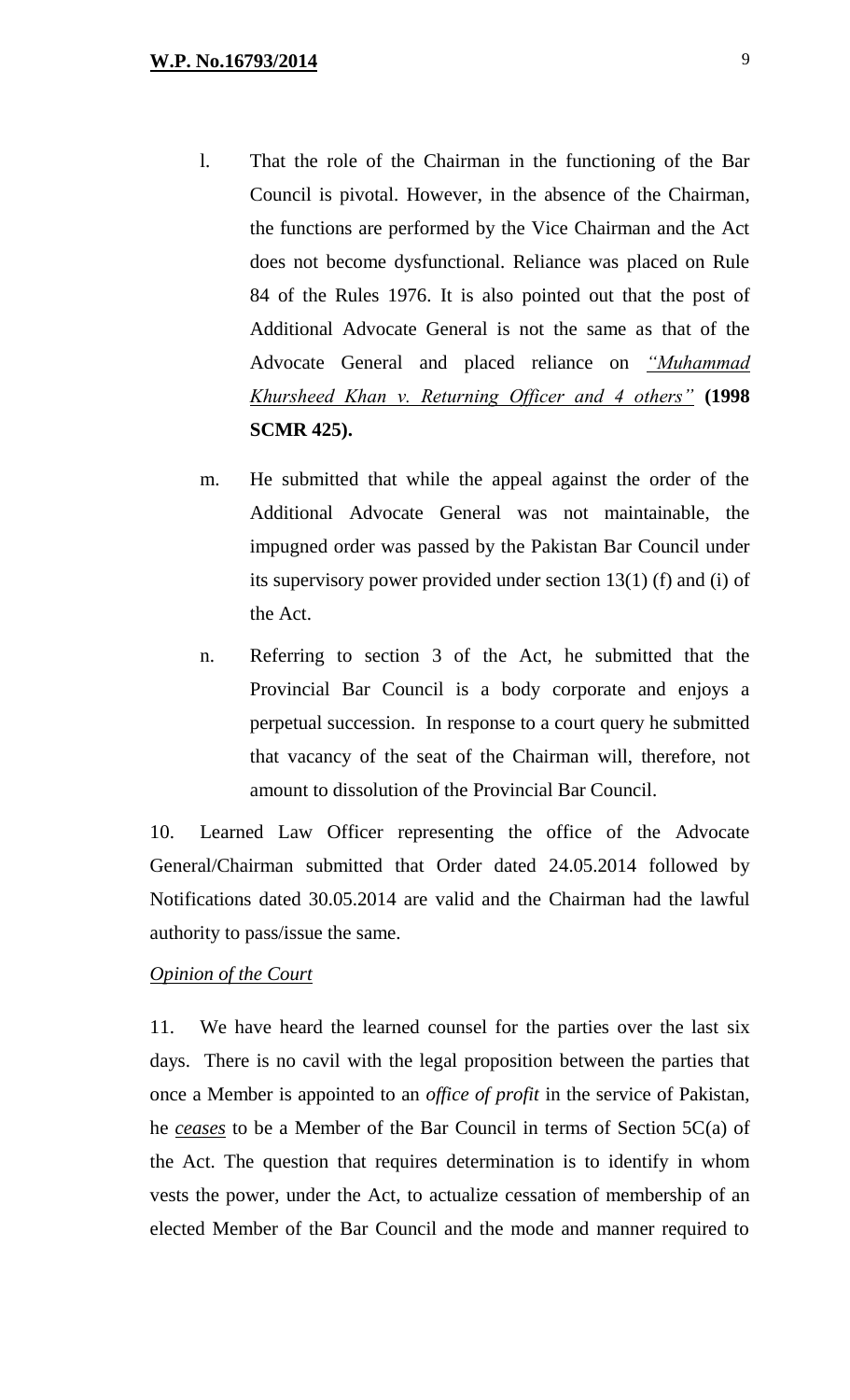operationalize the same, leading to the '*de-notification*' of an elected Member. Correspondingly, similar question arises in the case of filling of the casual vacancy resulting in an appointment '*notification*.' In the present case, the above questions have to be resolved in the peculiar backdrop of the *vacancy* of the seat of the Advocate General for Punjab, the *ex-officio* Chairman of the Bar Council. In order to address the above questions, it is important to understand the scheme of the Act.

#### *Composition and constitution of the Provincial Bar Council*

12. The Punjab Bar Council, in addition to the Act, is *inter alia*, regulated by the *Pakistan Legal Practitioners & Bar Councils Rules, 1976* ("**Rules, 1976**") and *Punjab Legal Practitioners & Bar Councils Rules, 1974*. ("**Rules, 1974**"). Punjab Bar Council is a body corporate and enjoys perpetual succession. The Council has the power to acquire and hold property and to sue and be sued in the name by which it is known [section 3(2)]. The constitutive structure of the Provincial Bar Council consists of a Chairman, who is the Advocate-General of the Province, *ex-officio* and such number of Members as may be elected by the advocates from amongst themselves. In the case of Punjab Bar Council, the total number of Members is 75 [section 5 (a)  $\&$  (b)]. The term of Bar Council is five years beginning on the first day of January following the General Elections. At the end of the each term, the members of the Bar Council cease to hold office provided the Bar Council continues to function till a new Bar Council is elected [section 4]. For the purposes of election of Members of a Provincial Bar Council from a district or districts the advocates entered on the roll of group of districts as mentioned in the Schedule, constitute the Electoral College [section  $5(2-A)$ ].

13. The Act reiterates that the Provincial Bar Council comprises of a Chairman and Vice-Chairman and the Advocate General of the Province is the Chairman of the Provincial Bar Council for that Province [section 6(2)]. The Members of that Council *from amongst themselves* elect the Vice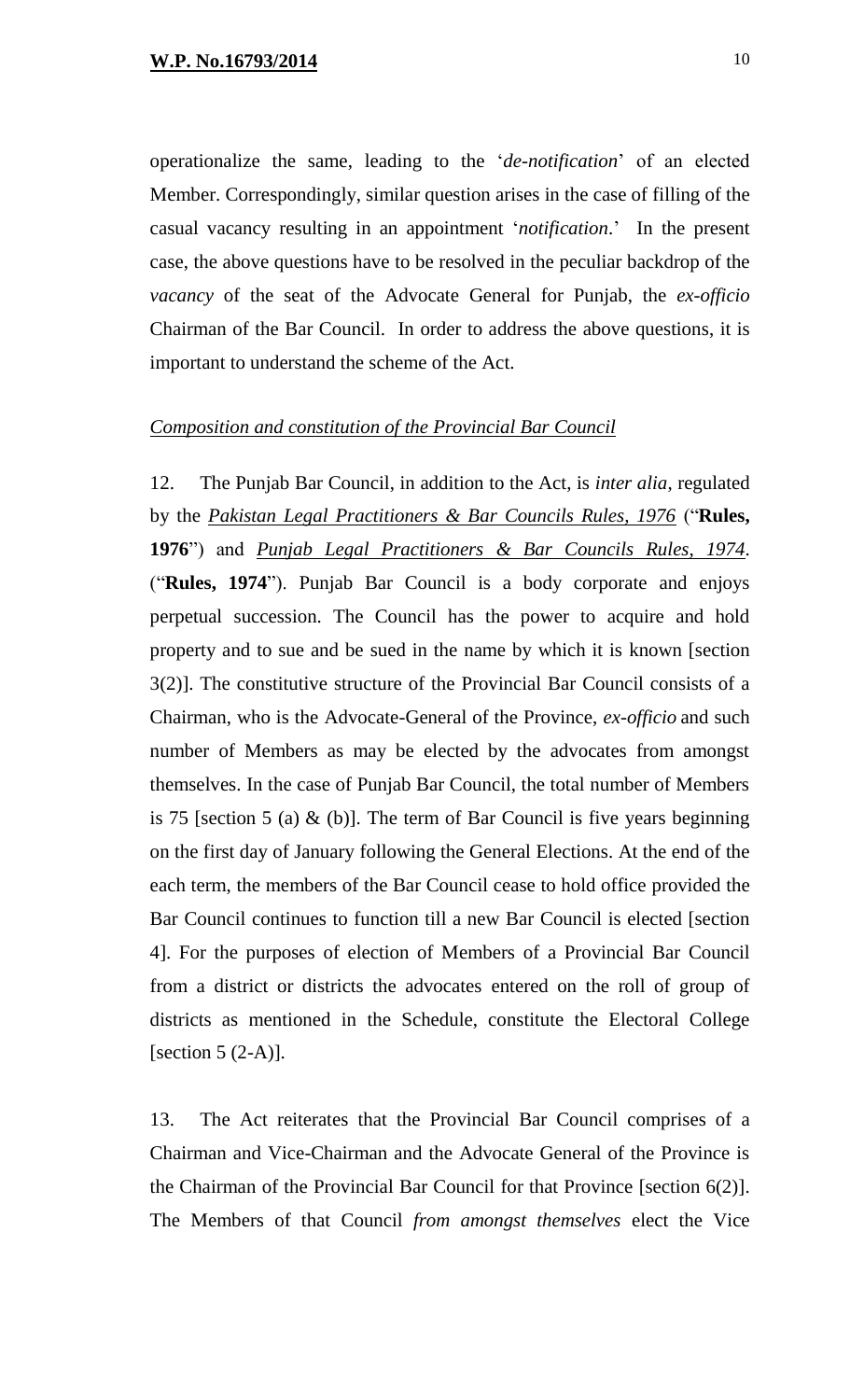Chairman of Provincial Bar Council. The election of the Vice Chairman is held every year and not later than the thirty-first day of January every year. The Vice Chairman ceases to hold his office if he is appointed to an office of profit in the service of Pakistan or is suspended or removed from practice under the Act [section 6 (7)]. In such an eventuality the office of a Vice-Chairman becomes vacant and can only be filled through an election held within thirty days of the office becoming vacant [section 6 (8)]. This is also referred to as the *in-house election* of the Bar Council. General Election of the Provincial Bar Council is held so as to conclude on or before the thirtieth day of November in the year in which the term of the Provincial Bar Council expires [section 7].

## *Functions of the Provincial Bar Council*

14. The functions of the Provincial Bar Council consist of admitting advocates to its roll; preparing and maintaining a roll of advocates; removing advocates from such roll. To admit advocates entitled to practice before the High Court and to prepare and maintain a roll of such advocates; to entertain and determine the cases of misconduct against advocates on its rolls and to order punishment in such cases; to safeguard the rights, privileges and interests of advocates on its rolls including initiation of measures for fair and inexpensive dispensation of justice by subordinate courts and tribunals; to promote and suggest law reforms; to conduct election of its members; to recognize and derecognize bar associations [section 9].

## *Committees of the Provincial Bar Council*

15. The Provincial Bar Council enjoys the powers to constitute Committees under the law and shall constitute the following Standing Committees: *Executive Committee, Disciplinary Committee,* and the *Enrollment Committee.* Other Committees of the Bar Council are mentioned in Rule 4.2 of Rules, 1974. Every Committee constituted under the Act shall present to the Bar Council before the end of every quarter a report of its working for *approval* [Rule 4.9 of Rules, 1974]. Similarly, in the case of the Pakistan Bar Council, the minutes, proceedings, decisions and resolutions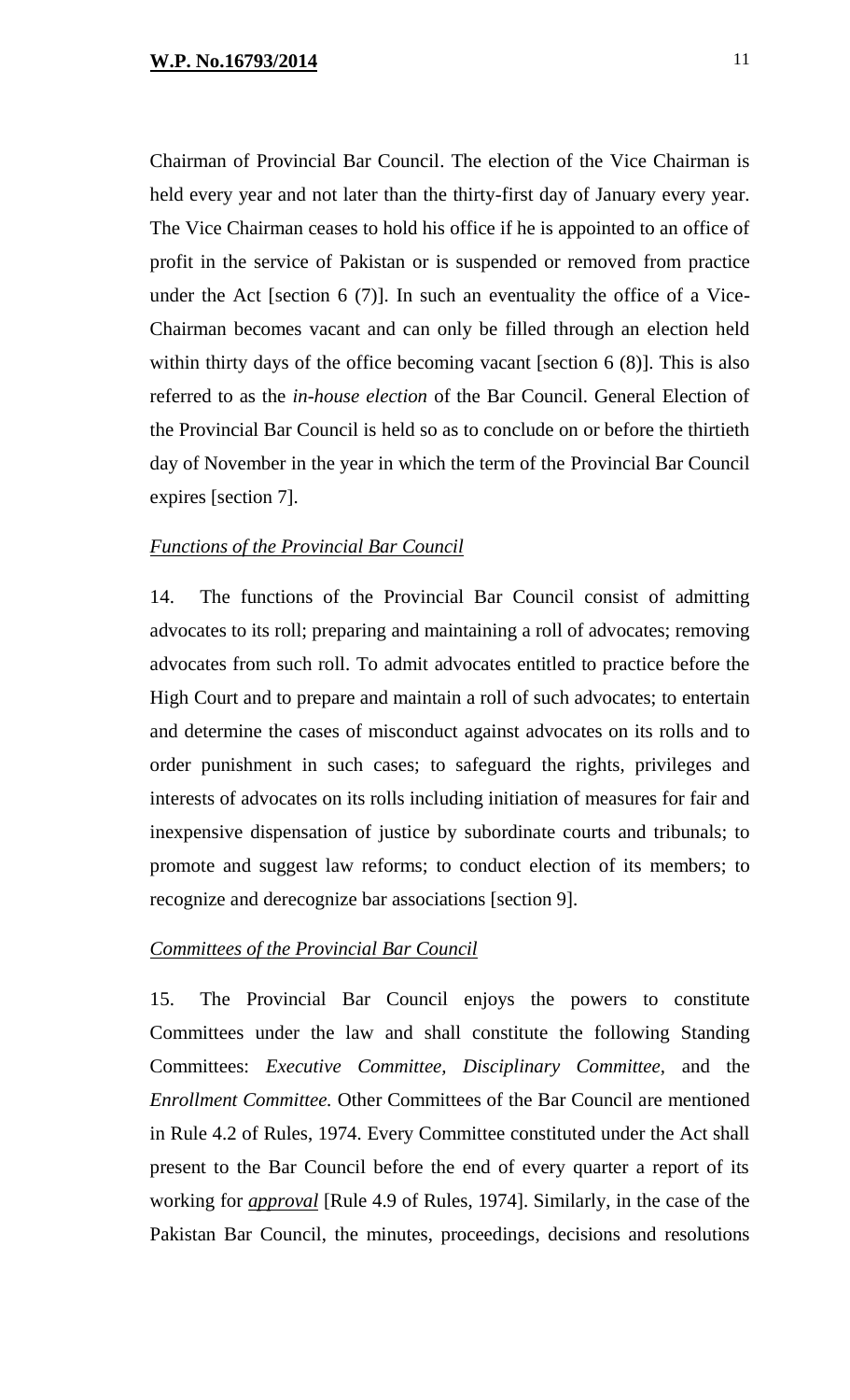adopted by the Committee are laid before Pakistan Bar Council in its next meeting for approval. The said Committees shall have their own chairman and all the members on these Committees are duly elected from amongst the Members of the Bar Council [section 10].

# *Elections to the Provincial Bar Council*

16. Rules, 1976 provide that elections to the Provincial Bar Council are to be conducted by the Returning Officer, who is the Advocate General of that Province or *in his absence* the Additional Advocate General in order of seniority and where there is no Additional Advocate General, an Assistant Advocate General in order of seniority [Rule 2(i) of Rules, 1976]. On a date specified by the Returning Officer, an advocate qualified as a voter may by a letter addressed to the Returning Officer propose an Advocate qualified as a candidate for election as a Member of the Provincial Bar Council from that District by delivering at the office of the Returning Officer nomination papers signed by him and accompanied by a statement by the Advocate whose name is proposed that he is willing to serve as Member, if elected. Any such proposal shall relate only to one candidate and shall be invalid if it relates to more than one. On the date fixed for scrutiny, the Returning Officer shall after hearing objections to the proposals and after making such summary inquiry as he thinks fit accept or reject the proposal [Rules  $6 \& 8$ ] of Rules, 1976]. The Returning Officer is to prepare a report of the votes received by each candidate and the votes held to be invalid and is to declare the result [Rule 26 of Rules, 1976]. A list of candidates declared elected is prepared and signed by the Returning Officer and published in the official gazette of the Province. The list is also sent to the Presidents of all the Bar Associations to be affixed on their notice boards [Rule 28 of Rules, 1976]. For the purposes of the election of the Vice Chairman of a Provincial Bar Council, the Advocate General alone is to act as a Returning Officer [Rule 69 of Rules, 1976].

## *Meetings and Decisions of the Provincial Bar Council*

17. The Chairman of the Provincial Bar Council shall convene and preside over meetings of the Bar Council [Rule 84(b) of the Rules, 1976]. In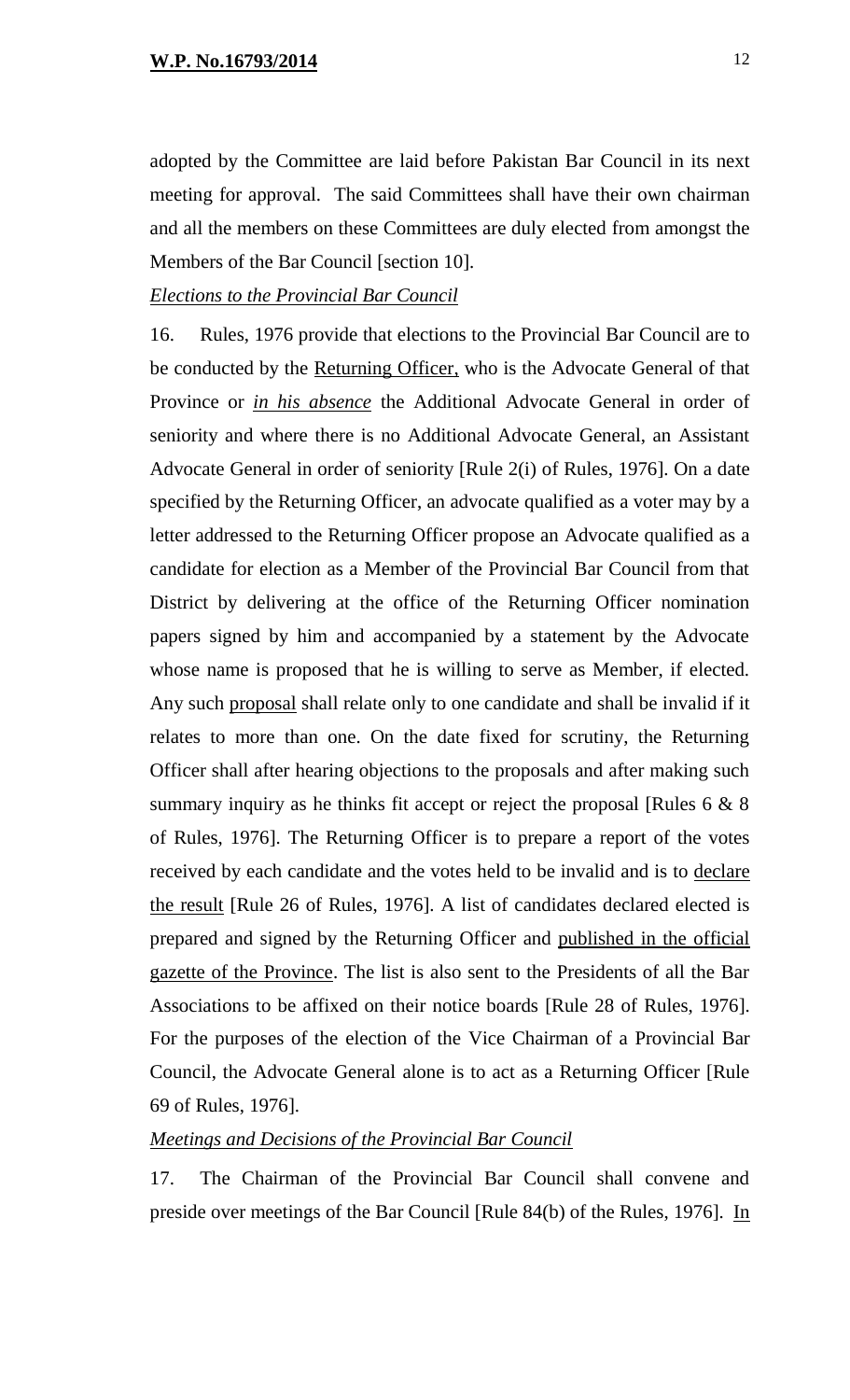the absence of the Chairman, the Vice Chairman shall exercise the powers and the duties of a Chairman [Rule 85(a) of Rules, 1976]. Ordinary meetings of the Bar Council are convened by the Chairman and "in case he is for some reason unable to act" [Rules 2.2 & 2.6 of the Rules, 1974] or the Chairman is 'incapable of acting' by the Vice Chairman [Rule 3.2 of Rules, 1974]. Any meeting requisitioned by the Members shall also be convened by the Chairman and *in the absence* of the Chairman, the Vice Chairman [Rule 2.3 of Rules, 1974]. Quorum of the meeting of the Bar Council is one-third of the total Members of the Bar Council, provided where the meeting of the Bar Council cannot be held for want of quorum it stands adjourned to the next day when the quorum of the adjourned meeting is one-fourth of the total number of the Members [Rule 2.5 of Rules, 1974]. Decisions at any meeting shall be by a *majority of vote* and voting shall be by show of hands. In the case of equality of votes, the Chairman of the meeting shall be entitled to cast a *second vote* [Rule 2.8 of the Rules, 1974].

18. The Act sets up a professional self-regulating authority of advocates i.e., the Bar Council which volunteers to monitor its own adherence to legal, ethical and professional standards. Self-regulation or self-policing fills the vacuum of the absence of government oversight and regulation. The objective of professional self-regulation has been discussed as under:

"When it comes to regulating transactions between the public and professionals, governments are expected to make sure that the public has some form of protection. For instance, government rules help to ensure that our legal system is fair, teachers are knowledgeable, accountants behave in an ethical manner, and physicians are competent. Examples of government regulation range from rules requiring informed consent when a member of the public has a medical procedure performed, to rules about insider trading for buying and selling stocks. Overall, it is believed that such rules create a fairer system. One of the most common approaches used by government to regulate the practice of professionals is through a system of professional self-regulation….It is expected that all of a regulatory body's decisions and activities will be done in the "public interest." In other words, the primary purpose behind all regulatory body decisions is to protect the public from incompetent or unethical practitioners….Another common method of holding a regulatory body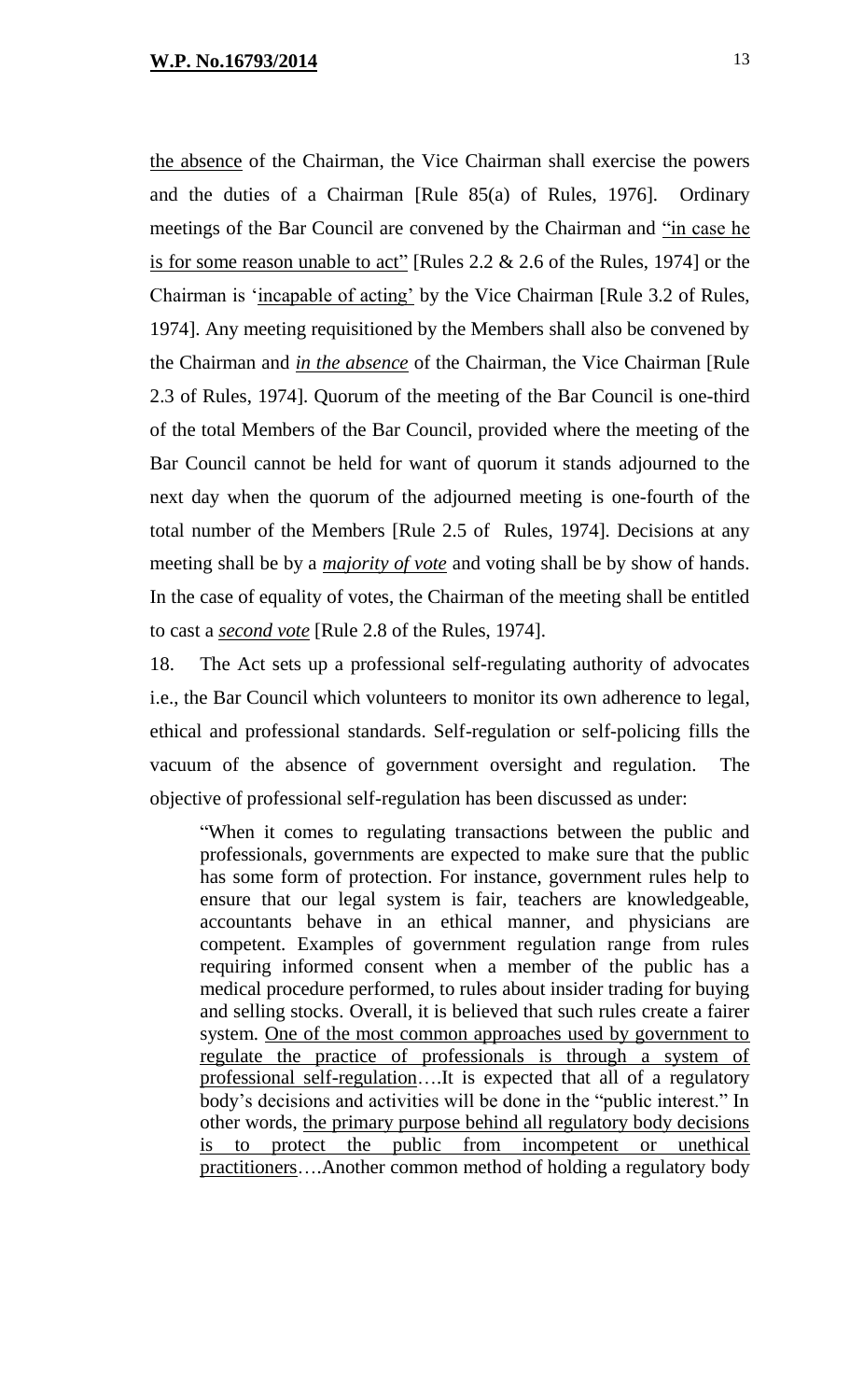accountable to the public is through the appointment of members of the public to its governing Board.<sup>5</sup>

19. Under the umbrella of self-regulation and self-policing, the Bar Council prescribes standards of [professional conduct,](http://en.wikipedia.org/wiki/Professional_conduct) [etiquettes](http://en.wikipedia.org/wiki/Etiquette) and exercises disciplinary jurisdiction over the Bar. It regulates the admission of advocates on its roll, looks into professional misconduct and awards punishment, safeguards the rights, privileges and interests of advocates, suggest law reforms and recognize and regulate functioning of Bar Associations.

20. Within the Bar Council, the highest elected office is that of the Vice-Chairman, who is *elected* from amongst the Members. The Members are also *elected* from amongst the advocates, whose names are entered on the provincial and district rolls. The democratically elected Bar Council has an assembly of 75 Members (advocates). Advocates by training are fashioned to stand up for constitutional democracy and fundamental rights. They, therefore, by character are politically active and espouse diverse and independent political views, therefore the body of voters (advocates) belong to different political groups. The elected Vice-Chairman also invariably belongs to any one of such groups. The hallmark of a professional selfregulating body is its neutrality and impartiality, so that its policies and decisions reflect level playing field for all its Members. It is for this reason that in the thicket of such charged diversity i.e., members of the Bar Council, an impartial umpire i.e., the Chairman, has been introduced by the Act, principally to ensure balance and neutrality. The neutral, non-partisan, unelected Chairman is a source of accountability and a measure of governmental oversight of the Bar Council.

21. The Chairman convenes and presides over meetings, enjoys the second or casting vote in case of a tie in a meeting of the Bar Council [Rule 2.8 of Rules, 1974]. He is the *Returning Officer* during Annual Elections of the Bar Council [Rule 4 of the Rules, 1976 ] and in the case of the in-house

<sup>&</sup>lt;sup>5</sup> Understanding Professional Self-Regulation by Glen E. Randall BA, MA, MBA, PhD candidate, Founding Registrar of the College of Repertory Therapists of Ontario (CRTO) 1993 - Nov 2000.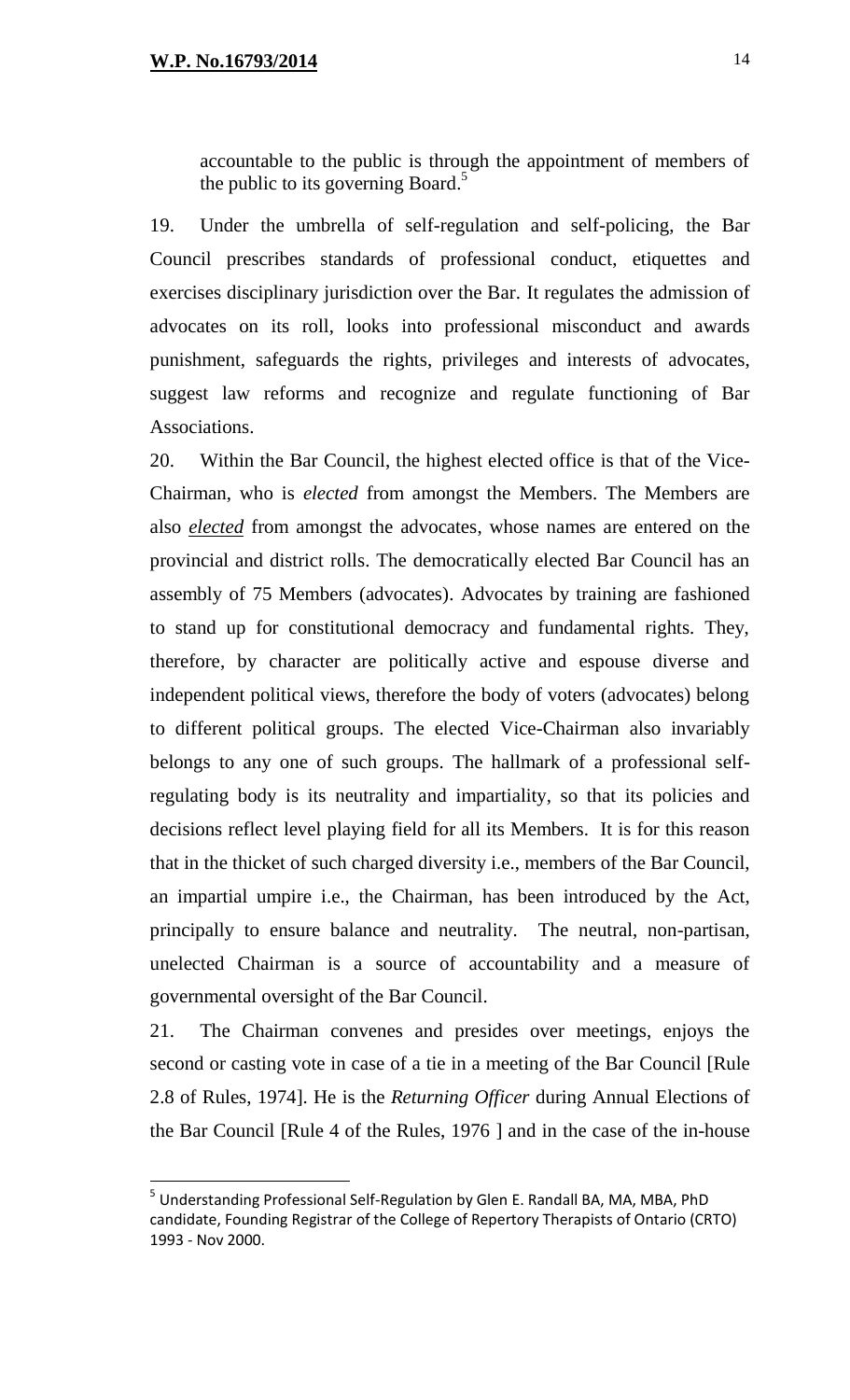election of the Vice- Chairman [Rule 69 of Rules, 1976]. All key operational functions relating to meetings, casting the second vote, conducting the General Elections and the in-house election of the Vice-Chairman and thereafter notifying the decisions of the Bar Council is the statutory responsibility of the Chairman. Even the functioning of the various Committees is under the supervision and control of the Bar Council which is headed by the Chairman. The role of the Chairman is supervisory. While the functions of the Bar Council under the Act are performed by the Bar Council itself and all the decisions in this respect are the decisions of the Bar Council, the role of the Chairman is simply to maintain oversight. Therefore, the distinction between the role of the Bar Council and the Chairman is important to keep in mind.

22. In the present case, the office of the Advocate General is vacant since July, 2013. In such an eventuality, the scheme of professional self-regulation under the Act is rendered dysfunctional as the vacancy of the office of the Advocate General paralyzes the functioning of the Bar Council. Much stress has been laid on Rule 85(a) where the Vice Chairman is stated to perform the functions of the Chairman in his absence. "Absence" means the state of being away from one's usual place of residence<sup>6</sup> or to be available and reachable, when expected.<sup>7</sup> Reference is once again made to Rules, 1974 which provide that ordinary meetings of the Bar Council are convened by the Chairman and "in case he is for some reason unable to act" [Rules  $2.2 \&$ 2.6 of the Rules, 1974] or the Chairman is 'incapable of acting' by the Vice Chairman [Rule 3.2 of Rules, 1974], clearly implying that the Chairman exists but is temporarily not available. Vacancy, on the other hand, means the state or fact of a lack of occupancy in an office, post… vacancy does not occur until the officer is officially removed.<sup>8</sup> Vacancy means "an unoccupied position or job.<sup>9</sup> $\cdot$  Absence assumes that the post is not vacant, however, the incumbent is not present for the time being, due to any reason,

 $^6$  Black's Law Dictionary – 9<sup>th</sup> Ed. p.7

<sup>7</sup> Ibid

<sup>&</sup>lt;sup>8</sup> Ibid

 $^9$  Concise Oxford English Dictionary. 12<sup>th</sup> Ed. p.1596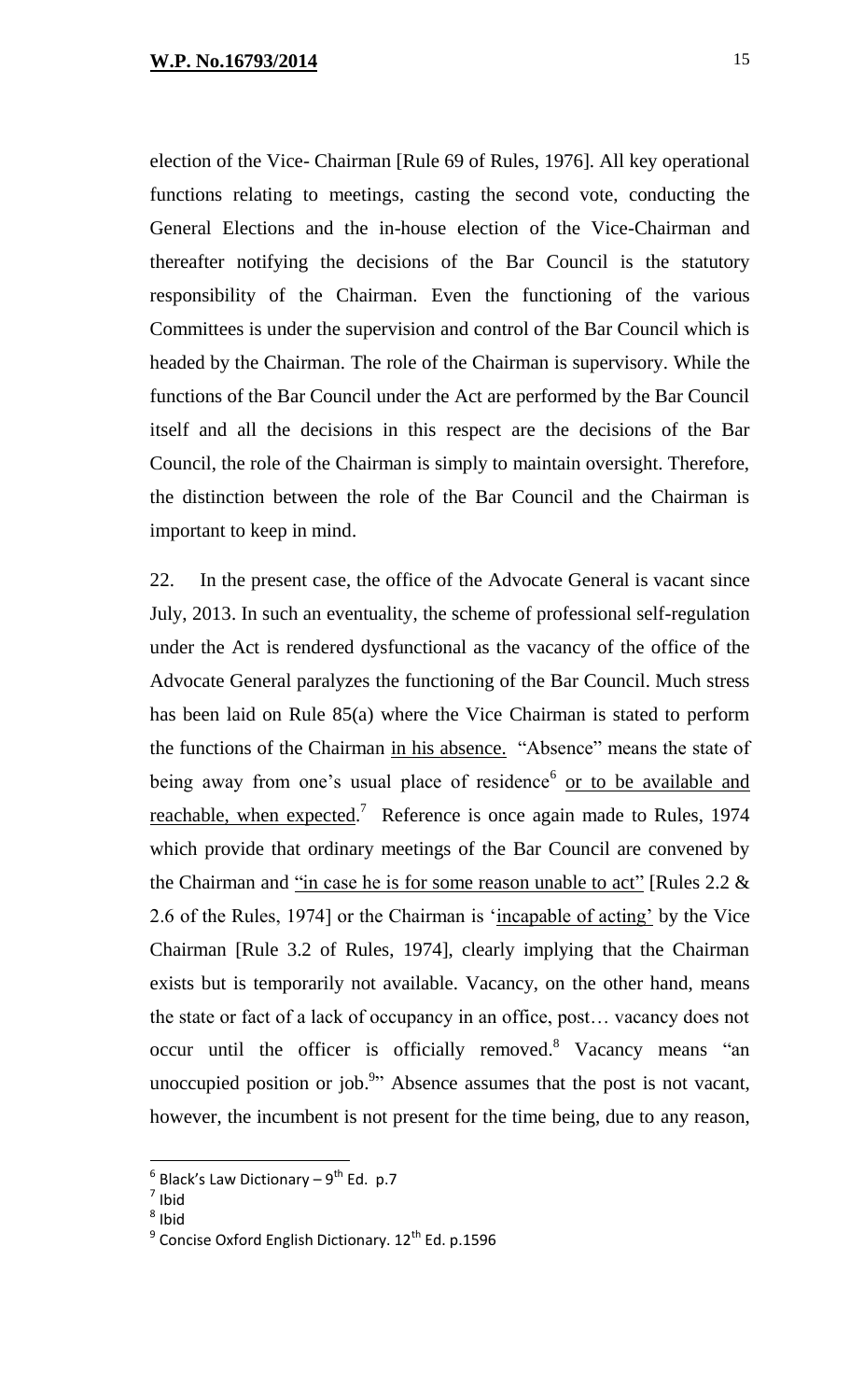but is reachable and can be available, if required. The distinction between *vacancy* and *absence* is also brought into sharp relief by Articles 180, 181, 196, 197 and 217 of the Constitution. These Articles provide the constitutional acknowledgement of the distinct status of *absence* and *vacancy*. The Constitution provides that either the office is *vacant* or then the incumbent is *absent* or unable to perform the functions of his office due to any other cause.

23. Law Department Manual, 1938 (L.D.M), which regulates the office of the Advocate General, under Clause 1.15 requires that a notice has to be given by the Advocate General to the Law Secretary of his intentional absence from headquarters for any period and of temporary incapacity to work. Inability of the Chairman to attend a meeting or perform a function under the Act assumes, without doubt, that the Chairman stands appointed and holds the post. Therefore, the term *'in the absence of'* assumes that the seat of the Advocate General is not vacant. '*In the absence of'* provisions under the Act or the Rules are operable only if the post of the Advocate General is filled and not otherwise. Reliance is also placed on *"Bank of Punjab and another v. Haris Steel Industries (Pvt.) Ltd. and others"* **(PLD 2010 SC 1109)** where the august Court has held:

45. "…Despite knowledge of such-like provisions, the draftsman and the law-giver intentionally declined permission to a Deputy Chairman of NAB to assume the office of the Acting Chairman when this office had become vacant and allowed him to assume the said obligations only in situations of dire emergency when the Chairman was temporarily absent or was unable to perform the functions of his office. Needless to say that inherent in the inability is the ability of someone to do something and there could not be no concept of inability where the ability was completely lacking as in the present case of non-existence of the Chairman on account of his having quit the said office." *(emphasis supplied)* 

Additionally, the concept of Advocate General *ex-officio* being the Chairman of the Bar Council makes the post *office-centric*. It can only materialize if the office of the Advocate General is filled, besides it does not allow any margin for dilution, hence the role of the Chairman can never be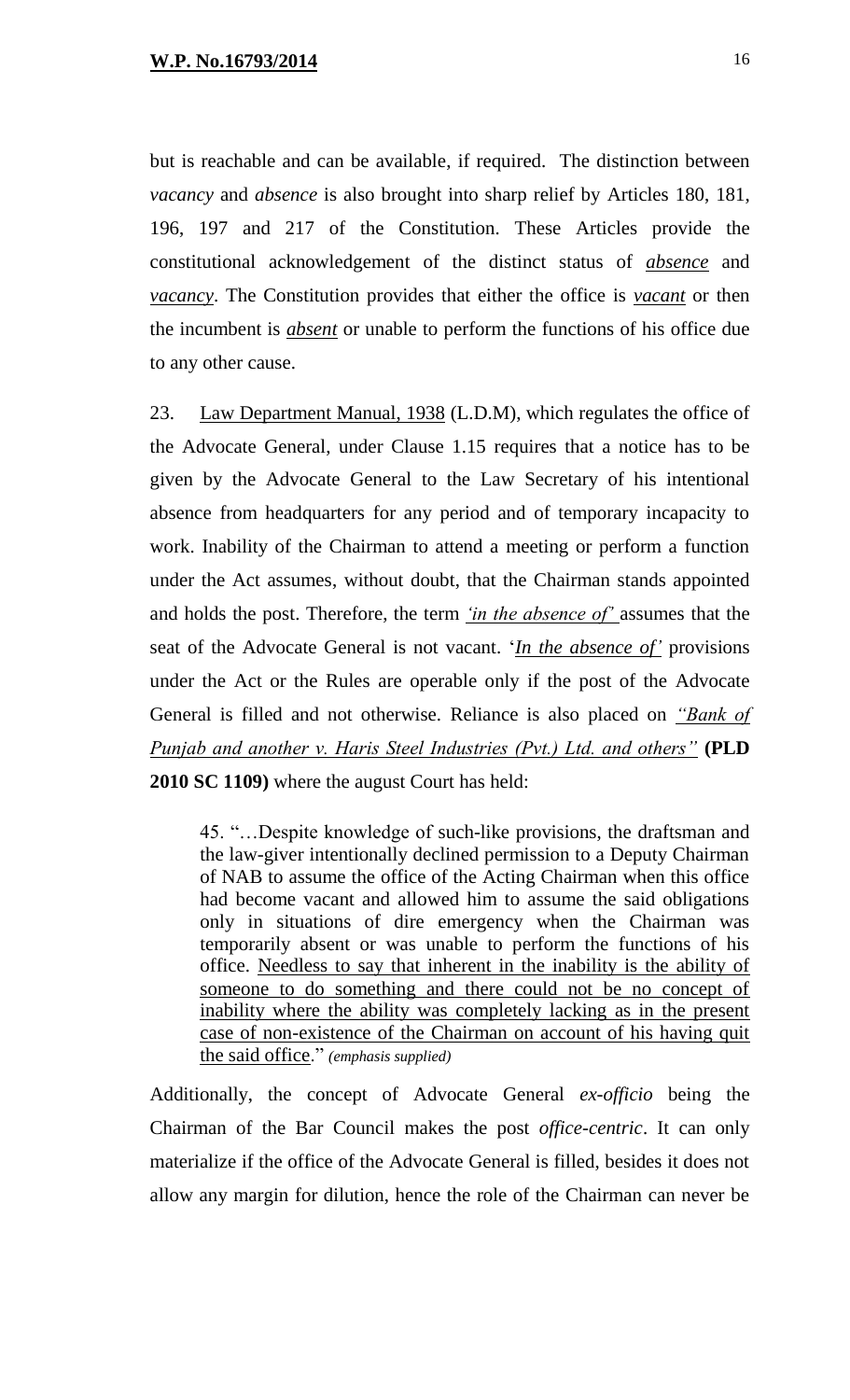handed over to any officer other then the Advocate General, even under the garb of a 'look after charge.'

24. The position of law, therefore, is that unless an Advocate General for the Province is appointed, meeting of the Bar Council cannot be convened and elections of the Bar Council or of the Vice Chairman cannot be held. Section 19 of the Act has no application to a case decided by the Additional Advocate General acting as Chairman of the Bar Council. Even otherwise, the vacancy and defect in the Constitution of the Bar Council mentioned in section 19 is limited to the vacancy of the Members of the Bar Council and does not include the vacancy of the office of the Advocate General, which is constitutional post and cannot be filled by the Bar Council. Hence any decision of the Bar Council during the vacancy of the office of the Advocate General cannot be validated under the said provision.

25. With this background and the importance of the office of the Chairman and the constitutional and legal necessity of having an Advocate General, we now attend to the provisions dealing with cessation of membership under section 5C of the Act.

# *Qualifications, Disqualifications and Cessation of the Membership of Provincial Bar Council:*

26. A person is *qualified to be elected* as a member of a Provincial Bar Council if he:

- (a) is on the roll of advocates of High Court maintained by a Provincial Bar Council;
- (b) has, on the day of filing of the nomination paper, been an advocate for not less than ten years; and
- (c) has cleared all the dues payable by him to the Provincial Bar Council. [Section 5A]

A person is *disqualified to be elected* as a Member of a Provincial Bar Council, if he:

- (a) was dismissed or removed from the service of Government or of a public statutory corporation; or
- (b) has been convicted for an offence involving moral turpitude; or
- (c) has been found guilty of professional misconduct; or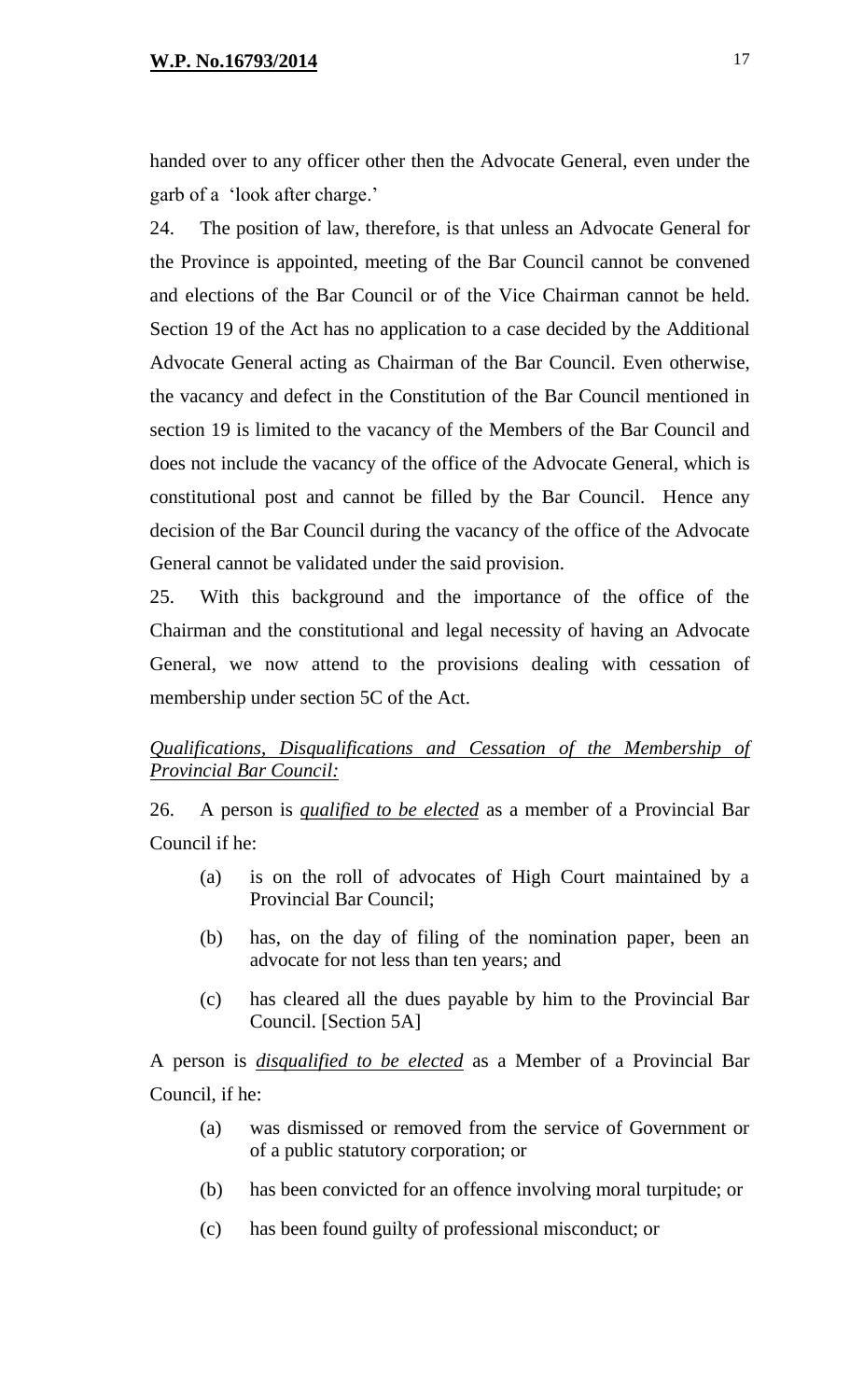- (d) has been declared a tout; or
- (e) is an un-discharged insolvent. [Section 5B]

Both the *qualifications* and *disqualifications* to membership of the Provincial Bar Council, inspite of their distinctive features, are to be considered simultaneously at the time of election of the Member. A Member of a Provincial Bar Council is elected after passing a two tier test; (a) meeting the qualifications and then (b) surpassing the disqualifications. The term "qualified or disqualified to be elected" in the above sections, highlight this simultaneity. Reliance with advantage is placed on *"Sadiq Ali Memon v. Returning Officer, NA-237, Thatta-I and others"* **(2013 SCMR 1246)** and *"Umar Ahmad Ghumman v. Government of Pakistan and others"* **(PLD 2002 Lahore 521)**. Additionally, while *qualifications* have a pre-election significance, *disqualifications* have a pre-election and post-election application as disqualification can also surface after the election.

27. Post-election disqualifications have been separately provided under section 5C of the Act which states as under:

- 5C. A member of a Provincial Bar Council shall cease to be such member if he:-
- (a) is appointed to an office of profit in the service of Pakistan; or
- (b) is suspended or removed from practice under the provisions of Chapter VII; or
- (c) incurs any of the disqualifications specified in section 5B.

The question before us is how cessation of membership under section 5C is to be given effect to or in other words how is section 5C to be operationalized. Who is to pass an order or issue the 'de-notification' for the removal of Member hit by section 5C? There is no cavil with the proposition that under section  $5C(a)$ , a Member ceases to be a Member of the Bar Council, once he is appointed to an *office of profit* in the service of Pakistan. Constitutional standards of due process and fair trial under Articles 4 and 10A require that before cessation of membership of an elected Member takes effect, the factum of his appointment to the *office of profit* is verified and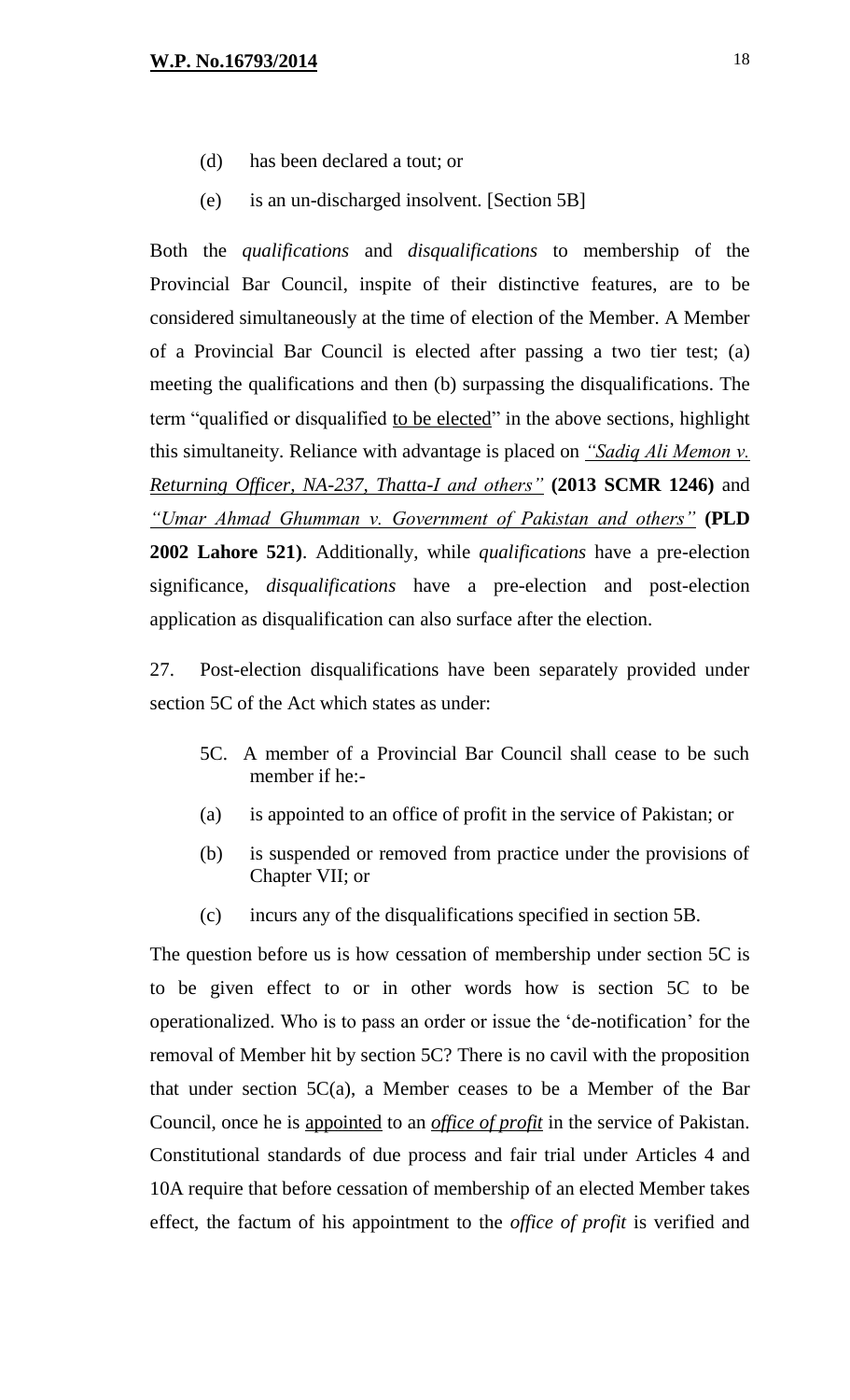confirmed and the fact whether appointment is actually to an *office of profit* in the service of Pakistan is duly determined. The above verification, confirmation and determination requires an exercise of discretion after granting a hearing to the Member. The question is the identification of the locale of this power under the Act and its consequent operationalization.

28. It is noteworthy that cessation of membership under section  $5C(b)$  is a result of judicial determination by the Tribunal constituted under Chapter VII of the Act. Similarly, disqualification under section 5C(c) requires determination by a court of competent jurisdiction or an independent authority. For example, in the case of dismissal or removal from service it is by the government or a public statutory corporation or by a court in cases of conviction for moral turpitude, or the Tribunal under the Act for professional misconduct or from the court of competent jurisdiction declaring a person to be a tout or an insolvent who has still not been discharged under the Insolvency Act, 1920. Therefore, cases covered under section 5C(b) and (c), have already undergone an independent determination fulfilling the requirement of constitutional due process. Cessation of membership under section  $5C(a)$ , on the other hand, is a fresh proceeding, which has to meet the requirements of due process and fair trial. There is no procedure provided under the Act or the Rules for the removal of a Member in case section 5C (a) is attracted.

29. On the other hand, once the vacancy has occurred, the Act and the Rules lay down a procedure for the filling of the said casual vacancy. Section 16(b) of the Act read with Rule 28-A of the Rules, 1976 provides the guidelines and mechanism for filling a casual vacancy. Co-option as opposed to election is selecting a person from amongst existing members without going out to the general body of voters. This co-optative process is adopted to fill a seat that has fallen vacant during the course of the term of the Member. *Co-option* means to elect into a body by the votes of the existing members<sup>10</sup> or to select a person to fill a vacancy usually in close

<sup>10</sup> *dictionary.com*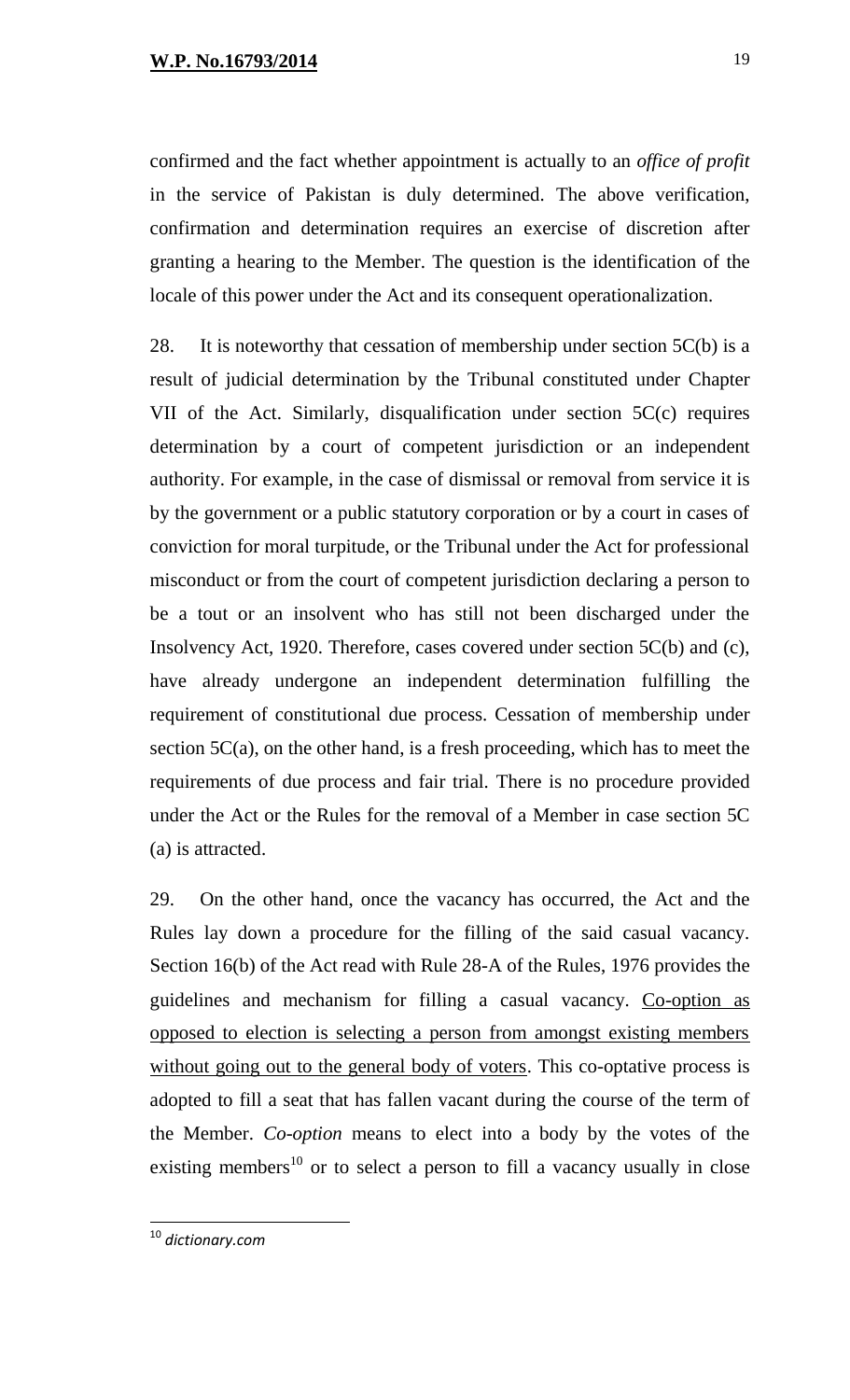corporation.<sup>11</sup> This process is adopted after the General Elections and during the course of the term of office. Rule 28-A of the Rules, 1976 when read with section 16(b) of the Act, provides that in case of a vacancy, first preference will be given to the *runner up* from the district or group of districts in the general elections and in case there is no runner up, to any other person proposed by the members from the concerned district or group of districts. In either situation the member appointed is in fact *co-opted* by the Members of the Bar Council, as opposed to being elected in the General Elections by popular vote of the electorate i.e., advocates registered on the roll.

30. Rule 28-A of the Rules, 1976 provides that the decision to co-opt is to be taken by the Provincial Bar Council in its meeting. Rule 28-A(iv) of the Rules, 1976 provides that once the Council has taken the decision it is to be notified by the Advocate General. Complete procedure of filling the casual vacancy is provided under the Act and the Rules, however, there is no procedure for "de-notification" or removal of the Member. The learned counsel for the Pakistan Bar Council submitted that by applying purposive interpretation, the same procedure can be extended for the removal of a member.

31. The taxonomy of decision making under the Act includes decisions of the Chairman and the Provincial Bar Council (other than the Committes). The Chairman/Advocate General for Punjab (ex-officio) is the *Returning Officer* under the Rules to ensure neutrality and transparency. This decisionmaking cannot be exercised by the Bar Council itself. Other than the independent role of the Chairman as a *Returning Officer*, decisions pertaining to the affairs and functions of the Council including the cooptative process fall within the jurisdiction of the Bar Council. Rules envisage meetings of the Bar Council and decisions through majority votes. In such cases, the Chairman simply plays a secretarial role of notifying the decisions of the Bar Council in the official Gazette. It is axiomatic that the

 $^{11}$  Black's Law Dictionary p384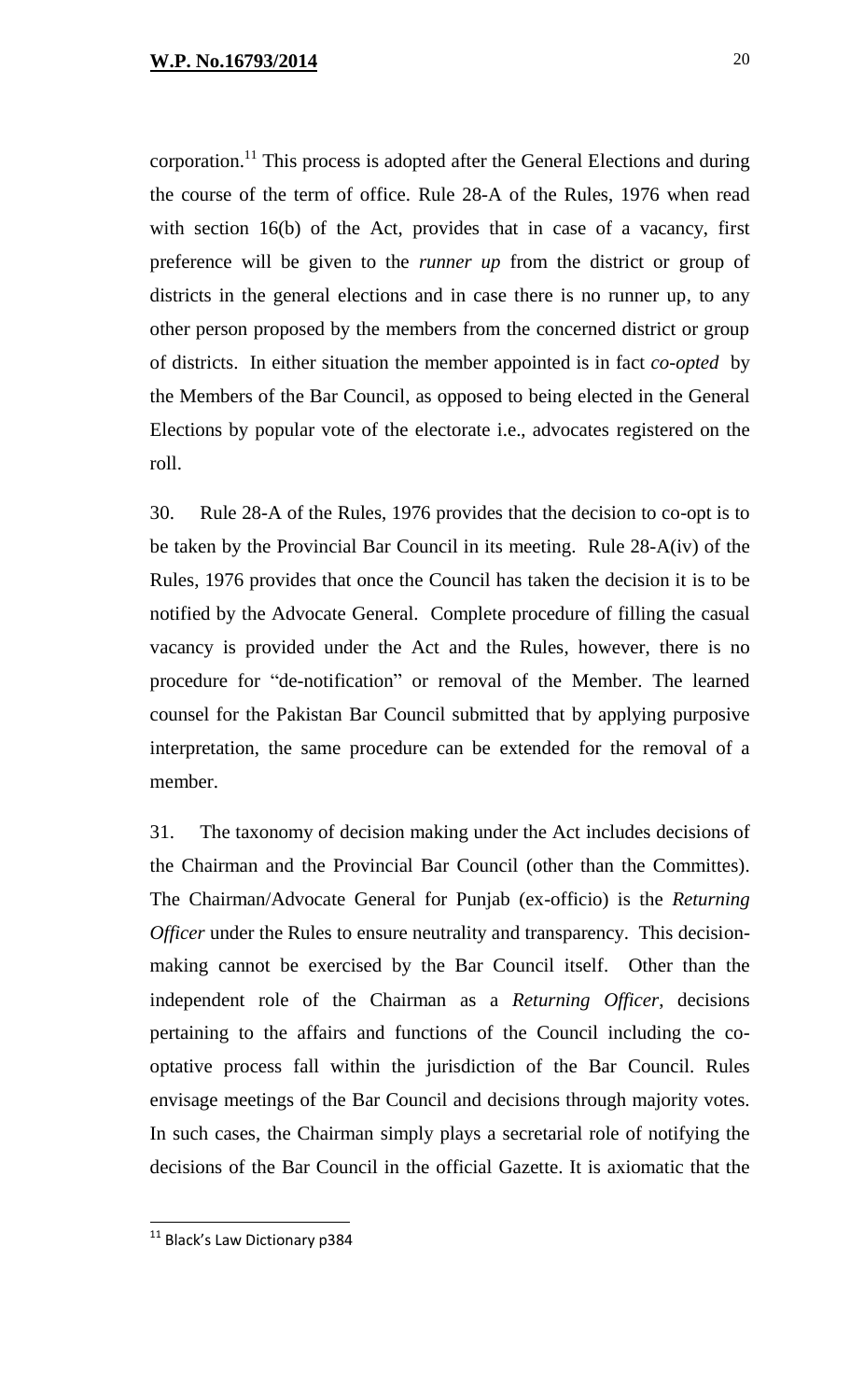functions of the Bar Council are to be performed by the Bar Council itself. Hence, all the decision making is of the Bar Council through a majority vote, while the meetings are convened and presided over by the Chairman and in case of a tie amongst the Members, the Chairman casts the second vote to avoid an impasse or deadlock. While the functions of the Bar Council are performed by the Council itself, the Chairman maintains the role of a neutral umpire, who is to monitor and supervise, to ensure neutrality, transparency and public accountability of the professional self-regulation carried out by the Bar Council. The Act or the Rules do not mention any other category of decision making except the decisions of the Committee which also are placed before the Bar Council for approval. Therefore, the only mechanism for decision making under the Act and the Rules is in a meeting of the Bar Council through a majority vote. With this background, we can approach the issue in hand regarding the decision making required for the purposes of actualizing section 5C of the Act.

32. The procedure provided under Rule 28-A of the Rules, 1976 is simply the reiteration of the scheme and object of the Act as discussed above. Casual vacancy is filled through deliberation and voting in a meeting of the Bar Council, which is then notified by the Chairman. It is re-emphasized that the Chairman does not enjoy any jurisdiction to exercise sole discretion in matters relating to the functions of the Bar Council. The discretion exercised by the Chairman is limited to its role as a *Returning Officer,* which has to be entrusted to a neutral third party. The Act provides no other mechanism for decision-making. Actualization of section 5C has to be aligned with the purpose and intent of the Act. Professor A. Barak emphasizes the importance of "purposive interpretation" in the following manner: "The aim of interpretation in law is to realize the purpose of the law; the aim in interpreting a legal text (such as a constitution or statute) is to realize the purpose the text serves. Law is thus a tool designed to realize a social goal. It is intended to ensure the social life of the community, on the one hand, and human rights, equality, and justice on the other. The history of law is a search for the proper balance between these goals, and the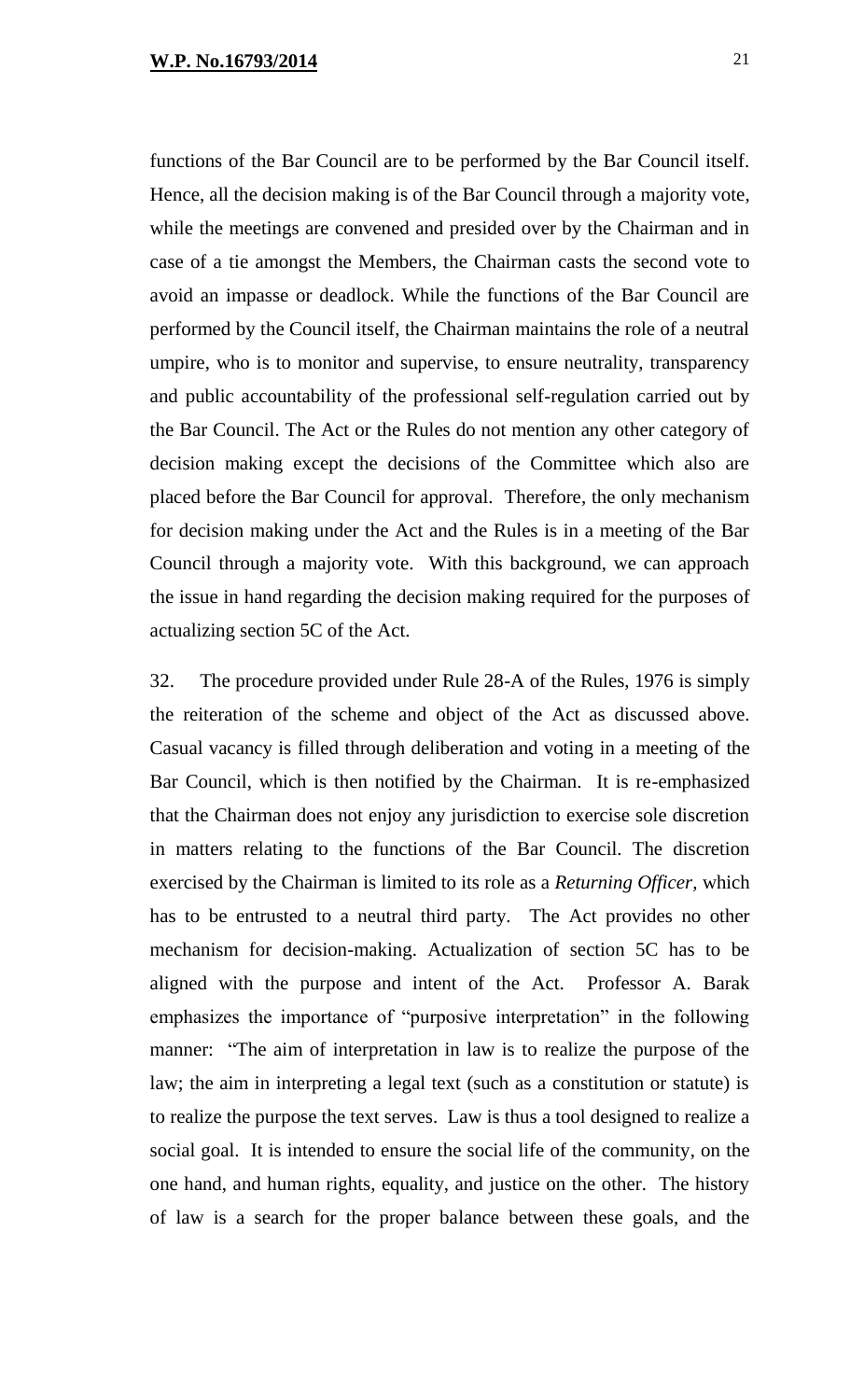interpretation of the legal text must express this balance…Every statute has a purpose, without which it is meaningless. This purpose, or *ratio legis*, is made up of the objectives, the goals, the interests, the values, the policy, and the function that the statute is designed to actualize. It comprises both subjective and objective elements. The judge must give the statute's language the meaning that best realizes its purpose." Subjective purpose is not the only purpose relevant to statutory interpretation, especially in situations where we lack information about that purpose. Even when we do have such information, it does not always help us in the interpretive task. Moreover, even when we do find useful information about the subjective purpose, we must keep in mind that focusing on legislative intent alone fails to regard the statute as a living organism in a changing environment. It is insensitive to the existence of the system in which the statute operates. It is not capable of integrating the individual statute into the framework of the whole legal system. It makes it difficult to bridge the gap between law and society. Thus, it does not allow the meaning of the statute to be developed as the legal system develops. Rather, it freezes the meaning of the statute at the historical moment of its legislation, which may no longer be relevant to the meaning of the statute in a modern democracy. If a judge relies too much on legislative intent, the statute ceases to fulfill its objective. As a result, the judge becomes merely a historian and an archaeologist and cannot fulfill his role as a judge. Instead of looking forward, the judge looks backward. The judge becomes sterile and frozen, creating stagnation instead of progress. Instead of acting in partnership with the legislative branch, the judge becomes subordinate to a historical legislature. This subservience does not accord with the role of the judge in a democracy. The objective purpose of the statute means the interests, values, objectives, policy and functions that the law should realize in a democracy…just as the supremacy of fundamental values, principles, and human rights justifies judicial review of the constitutionality of statutes, so too must that supremacy assert itself in statutory interpretation. The judge must reflect these fundamental values in the interpretation of legislation. The judge should not narrow interpretation to the exclusive search for subjective legislative intent. He must also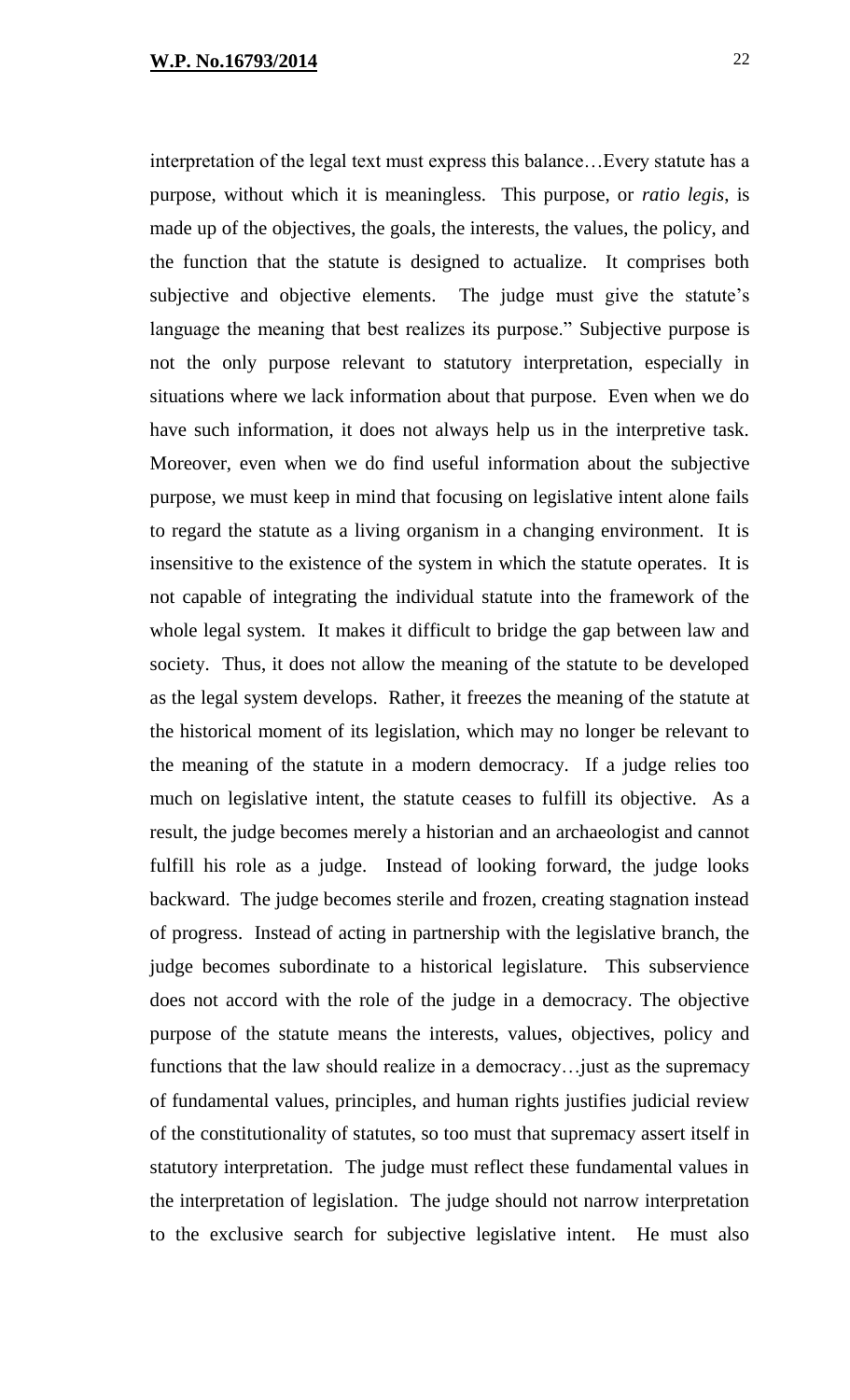consider the "intention" of the legal system, for the statute is always wiser than the legislature. By doing so the judge gives the statute a dynamic meaning and thus bridges the gap between law and society."<sup>12</sup>

33. Lord Denning in *Macgor & St Mellons Rural District Council v Newport Corporation* held: 'We do not sit here to pull the language of Parliament and of Ministers to pieces and make nonsense of it...We sit here to find out the intention of Parliament... and we do this better by filling the gaps and making sense of the enactment rather than by opening it up to destructive analysis. $13$ 

34. If the Act and the Rules are reviewed with the tool of purposive interpretation, we notice that decision making under the Act is the prerogative of the Bar Council through a majority vote. The co-optative process under Rule 28-A of the Rules, 1976 has a close nexus with creation of vacancy. The procedure under the said Rule vests the decision making of filling the casual vacancy in the hands of the Bar Council, which is thereafter notified by the Chairman. It will be in line with the design, structure and purpose of the Act if the power to remove a Member under section 5C(a) is also vested in the Bar Council. This will not only advance and actualize the purpose of the Act but will also honour the constitutional requirements of due process and fair trial. The Bar Council after granting a hearing to the Member can decide the question of his removal under section 5C of the Act. The decision of the Bar Council is thereafter to be notified by the Chairman. The view that the Chairman alone is authorized to issue denotification or notification is incorrect and *ultra vires* the scheme of the Act.

35. Learned counsel for the petitioners, vehemently argued that this power can be exercised by the Chairman in the capacity of the Returning Officer instead of the Bar Council. According to them the Returning Officer deals with elections and notifies results of successful candidates under Rules 26

<sup>12</sup> *Aharon Barak -* The Judge in a Democracy (Page 124, 136, 137, 138, 142), Princeton University Press, 2006

<sup>&</sup>lt;sup>13</sup> [1950] 2All ER 1226 at p 1236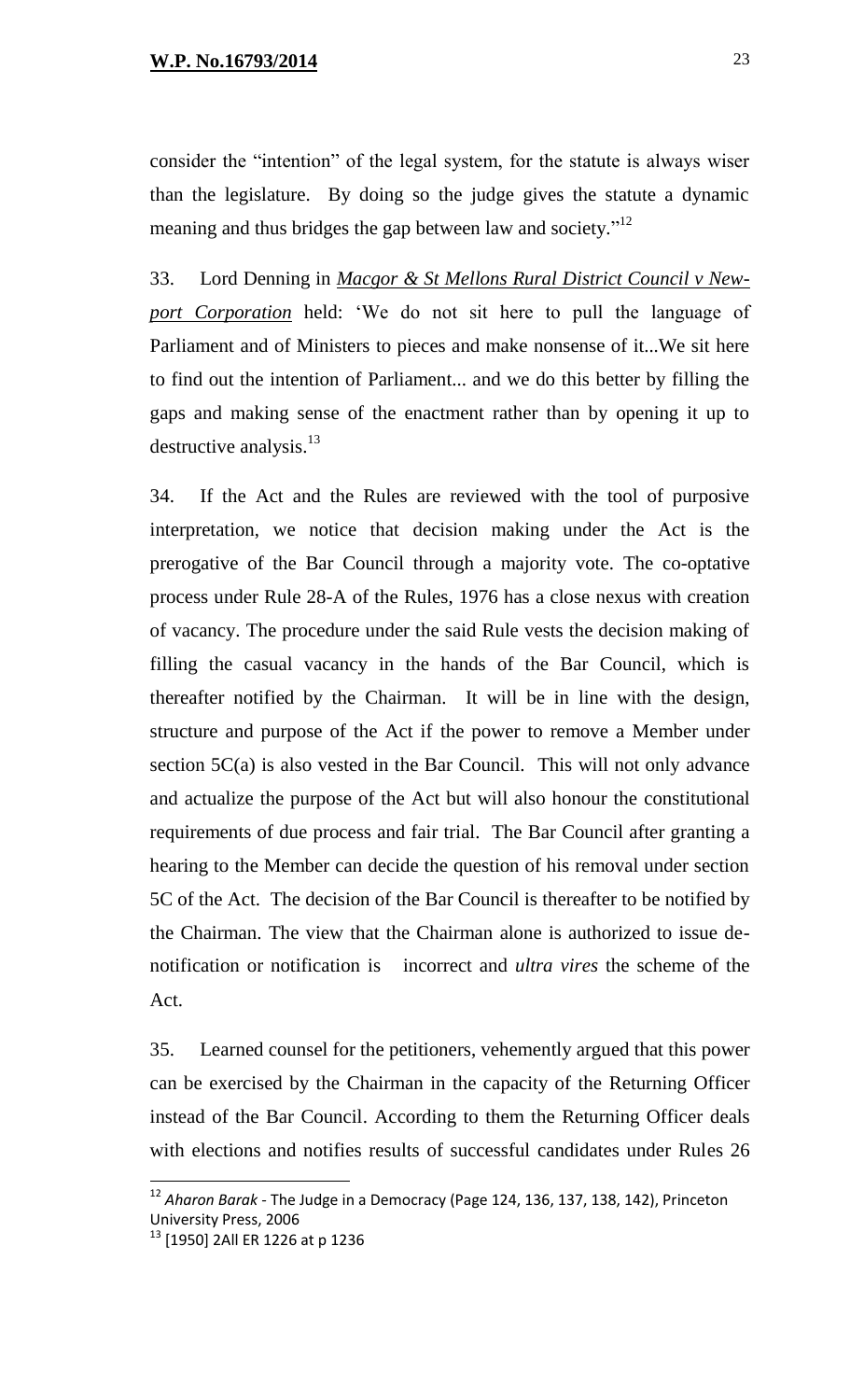and 28 of the Rules, 1976. According to them the issue of casual vacancy pertains to elections and, therefore, falls within the duties of the Returning Officer. One reason for promoting this argument is reliance on the definition of "Returning Officer" under Rule 3(i) of the Rules, 1976 which states as under:

Rule 3(i) "Returning Officer" means:-

(i) in relation to election to a Provincial Bar Council, the Advocate-General of that Province; or in his absence the Additional Advocate-General in order of seniority and where there is no Additional Advocate-General, an Assistant Advocate-General in order of seniority.

(ii) in relation to election of the Pakistan Bar Council the Attorney General for Pakistan.

Based on the above, the argument is that the Additional Advocate General can also issue the notification hence the present notifications in favour of the petitioners are valid and lawful. The petitioners have failed to appreciate the meaning and scope of the term *'in the absence of*' appearing in the above definition. Therefore, during the vacancy of the office of the Advocate General this argument does not hold water. Another dimension that has not been argued or weighed by the parties is that as a Returning Officer the Chairman is to perform the act of verification of the antecedents of the candidate. The grounds under section 5C(b) and (c) of the Act have already undergone determination by a court of competent jurisdiction or a governmental authority. Returning Officer while carrying out scrutiny under Rule 8 of the Rules, 1976 has to place reliance on this external determination. On the other hand, the penal provision of section  $5C(a)$ , whereby an elected member can be dethroned, requires determination and it is, therefore, in line with the scheme of the Act if this discretion and decision making is vested in the Bar Council itself as is the case with filling of the casual vacancy. It is not a matter that falls within the domain of a *Returning Officer* as it does not pertain to election but is a post-election matter.

36. Learned counsel for private respondents submitted that his clients are no more holding *office of profit* in the service of Pakistan and have since been de-notified. The details are as under: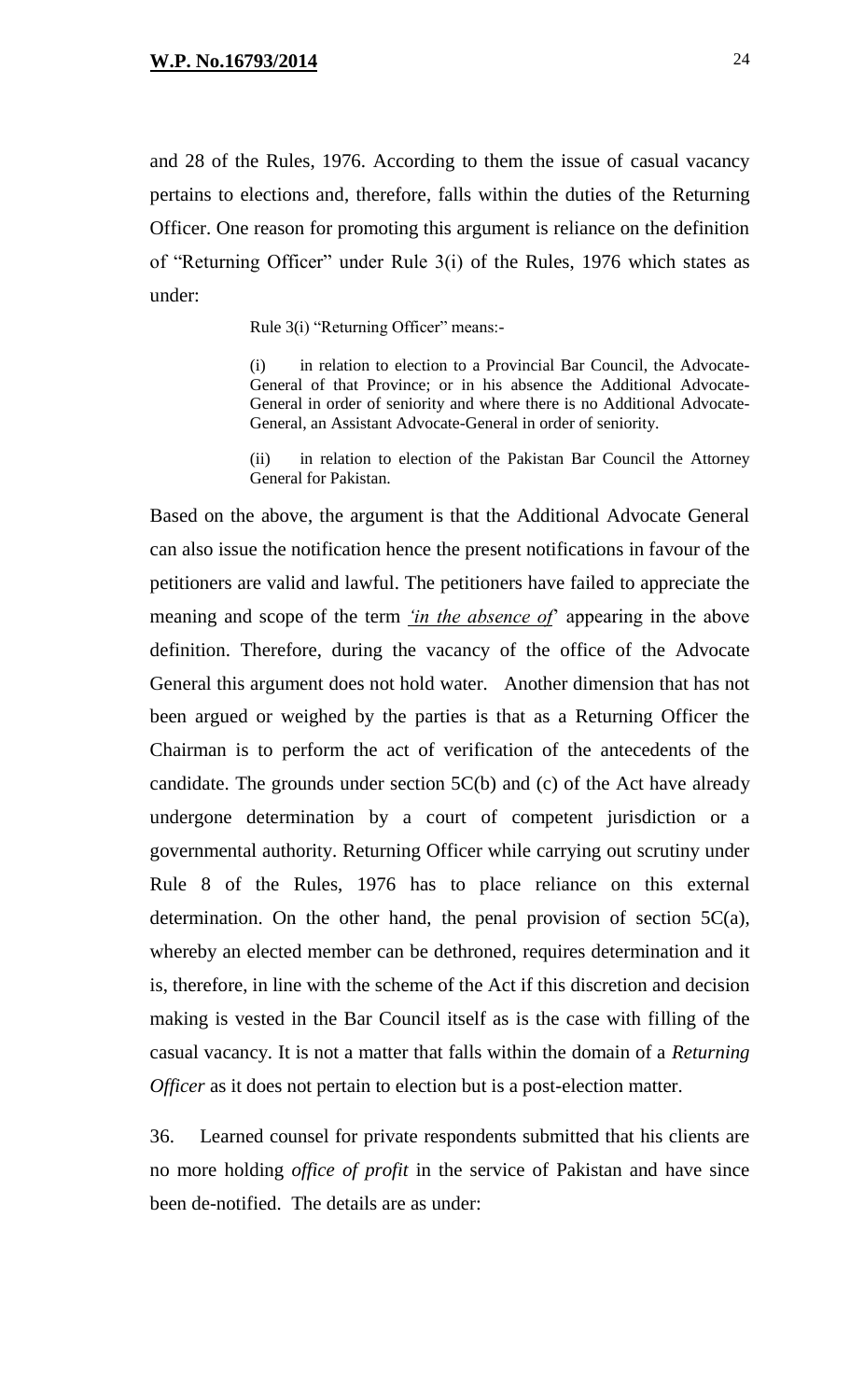| $Sr.$ #          | Name & Designation    | Date of    | Cessation of | Date of        | Date of De-  |
|------------------|-----------------------|------------|--------------|----------------|--------------|
|                  |                       | Member Pb. | Membership   | Appointmen     | notification |
|                  |                       | B.C.       |              | t to an office | from the     |
|                  |                       |            |              | of profit      | office of    |
|                  |                       |            |              |                | profit       |
| 1.               | Rana Abdul            | 27.11.2009 | 30.05.2014   | 08.02.2011     | 30.07.2012   |
|                  | Rehman,               |            |              |                |              |
|                  | Renala Khurd          |            |              |                |              |
|                  | (Standing Counsel)    |            |              |                |              |
| $\overline{2}$ . | Nawazish Ali Gujjar,  | 27.11.2009 | 30.05.2014   | 30.01.2013     | 20.09.2013   |
|                  | Vehari (Standing      |            |              |                |              |
|                  | Counsel)              |            |              |                |              |
| 3.               | Ghulam Murtaza        | 27.11.2009 | 30.05.2014   | 08.02.2011     | 18.11.2013   |
|                  | Lahore (Standing      |            |              |                |              |
|                  | Counsel)              |            |              |                |              |
| $\overline{4}$ . | Rana Muhammad         | 27.11.2009 | 30.05.2014   | 19.12.2010     | 30.07.2012   |
|                  | Akram Toba Tek        |            |              |                |              |
|                  | Singh (Standing       |            |              |                |              |
|                  | Counsel)              |            |              |                |              |
| 5.               | Muhammad Akram        | 27.11.2009 | 30.05.2014   | 19.03.2011     | 30.07.2012   |
|                  | Malik, Sargodha       |            |              |                |              |
|                  | (Standing Counsel)    |            |              |                |              |
| 6.               | Rao Abdul Ghaffar     | 27.11.2009 | 30.05.2014   | 19.12.2010     | 18.11.2013   |
|                  | Sargodha (Standing    |            |              |                |              |
|                  | Counsel)              |            |              |                |              |
| 7.               | Rana M. Asif Saeed,   | 27.11.2009 | 30.05.2014   | 11.12.2010     | 27.09.2012   |
|                  | Khanewal (Legal       |            |              |                |              |
|                  | <b>Advisor PEPCO)</b> |            |              |                |              |

Building his argument on the analogy of writ of *quo warranto*, it is argued that as the respondents are not holding an office of profit at the moment, hence section 5C(a) cannot be pressed against them. He placed reliance *Sardar Asseff Ahmad Ali v. Muhammad Khan Junejo and others* **(PLD 1986 Lahore 310)**. and *"Lt. Col. Farzand Ali and others v. Province of West Pakistan through the Secretary, Department of Agriculture, Government of West Pakistan, Lahore"* **(PLD 1970 SC 98)**. He submitted that subsequent events must be considered by the Court. Reliance is placed on *"Ch. Riyasat Ali Advocate v. Returning Officer and 2 others"* **(2003 CLC 1730)**. Perusal of Section 5C(a) reveals that it takes effect on the appointment of the Member to an office of profit in the service of Pakistan. It does not provide that the Member must continue to hold the office of profit at the time of the proceedings. It is an admitted position that the respondents accepted the office of profit in the service of Pakistan and were duly appointed to the said posts. Appointment to an office of profit is the triggering event for attracting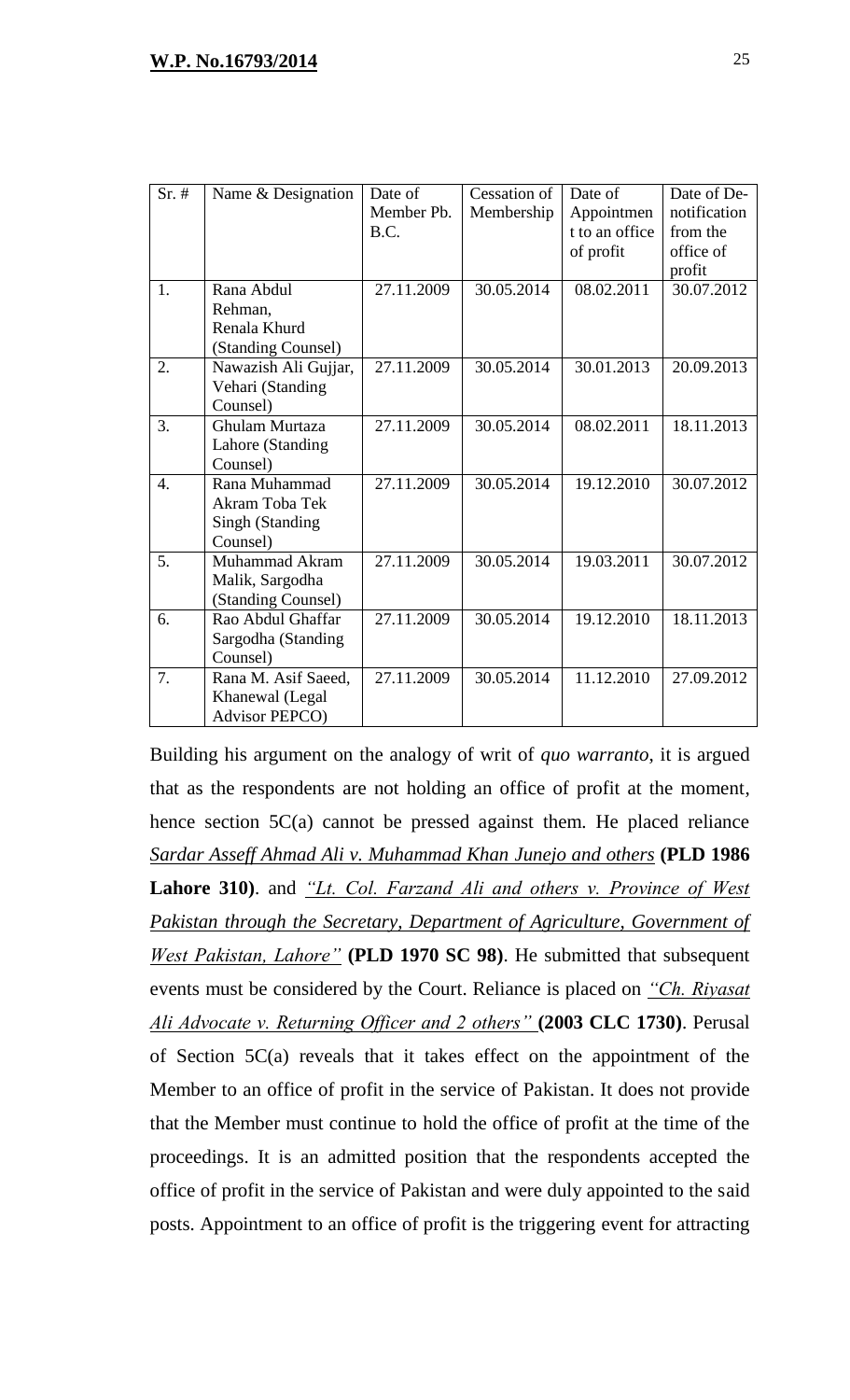section 5C(a) of the Act and it matters less if the Member resigns later on. The analogy to a writ of *quo warranto* is misconceived. Under Article 199 the constitutional court is to see if a person holding a public office in accordance with law and the need to issue such a writ becomes immaterial if the person is no more holding the post when the writ is to be issued. The scheme under the Act is different. Section  $5C(a)$  is not concerned with the removal of the Member from the *office of profit,* but is concerned with the appointment of the Member to an office of profit, which is the triggering factor for the cessation of his membership. Hence the analogy to *quo warranto* is misconceived and the case law relied upon has no relevance to present case.

37. We, on the basis of scheme and structure of the Act and in order to actualize the real intent of the Act, hold that Section 5C can best be operationalized through the mechanism provided under Rule 28A of the Rule, 1976 read with section 16(b) of the Act. The decision has to be of the Bar Council which will thereafter be notified by the Advocate General. It is also clarified that in case the office of the Advocate General is vacant, the process cannot be put into motion, as the meeting of the Bar Council cannot be convened.

#### *Appeal under section 13(2) of the Act.*

38. The above section provides that only the decision of the Provincial Bar Council can be challenged before the Pakistan Bar Council. Decision of the Punjab Bar Council is a decision of its Members passed by majority votes in terms of Rule 2.8 of the Rules 1974. Therefore, in the circumstances the appeal filed against the order passed by the Advocate General is not maintainable and the appellate proceedings are totally without jurisdiction. We are not in agreement with the argument of the learned counsel for the Pakistan Bar Council as the *quasi-judicial* appellate jurisdiction of the Pakistan Bar Council cannot be equated with the supervisory jurisdiction of the Council under section 13 (1) (f) and (i) of the Act.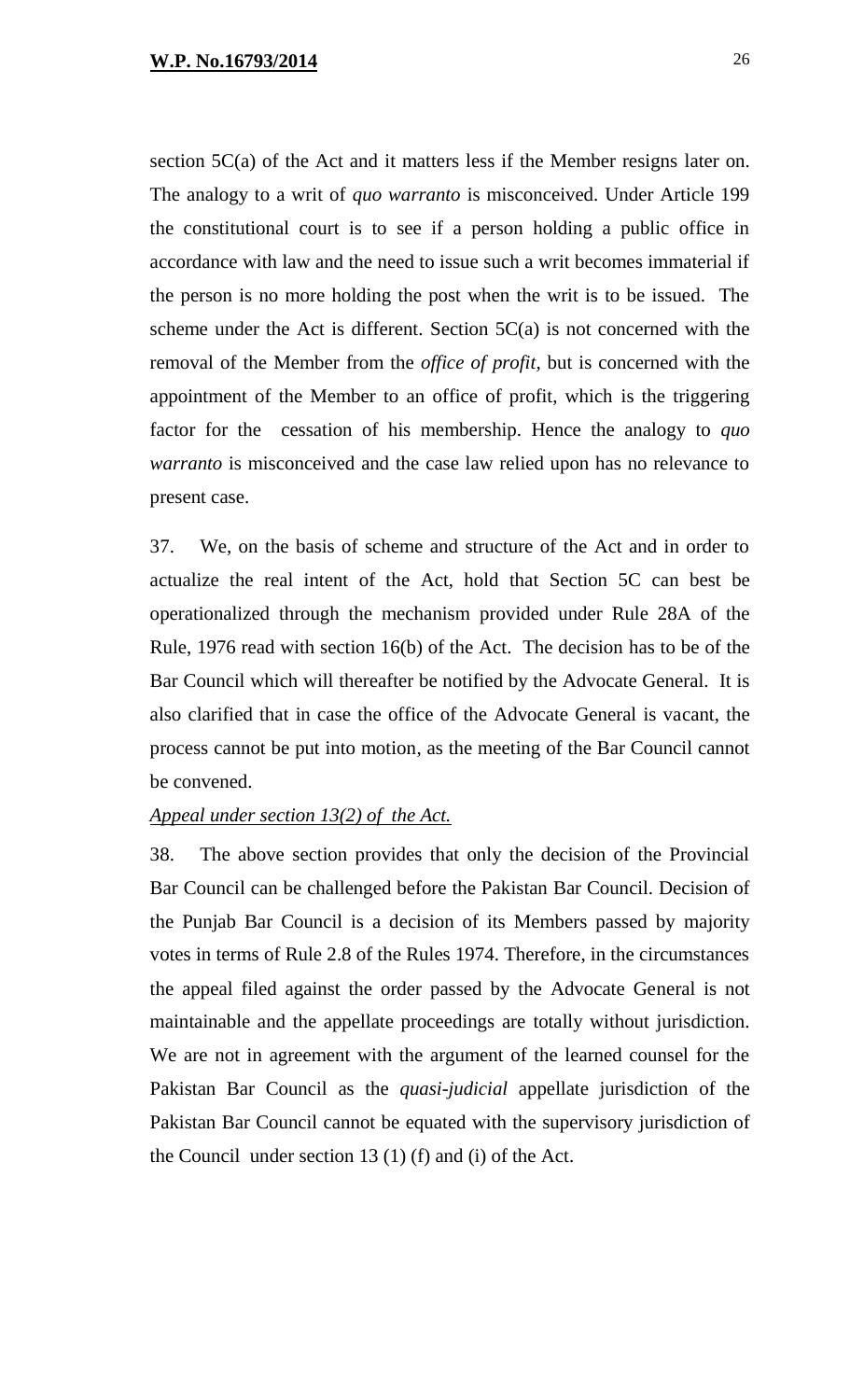# *Appointment of Advocate General - a constitutional obligation*

39. Learned law officer submitted that vide Order dated 13-7-2013 Mr. Mustafa Ramday, Additional Advocate General was given the charge to "look after the work of Advocate General." The Order/Notification reads as under:

"Governor of the Punjab is pleased to assign Mr. Mustafa Ramday, Additional Advocate General, *the duties to look after the work of Advocate General Punjab* till appointment of the Advocate General. *(emphasis supplied)*

40. This was followed by another Order dated 7-8-2013, where during the absence of Mr. Mustafa Ramday, Muhammad Hanif Khatana has been appointed to "look after the work of the Advocate General." Admittedly the seat of the Advocate General is vacant since July, 2013. Punjab Bar Council, under the Act has been rendered dysfunctional due to the absence of the Chairman. The Secretary, Punjab Bar Council submitted that the Council regulates the affairs of 124 Bar Associations and almost 80,000 lawyers across the Province, however, since July, 2013 the Council has been rendered dormant due to the failure of the Provincial Government to honour its constitutional obligation.

41. The constitutional office of the Advocate General has multiple roles and obligations under other laws. Syed Shabbar Raza Rizvi, the then sitting Advocate General, Punjab, in his article "*Role and Functions of the*  Advocate General,<sup>14,</sup> has listed these obligations and duties:-

- i. Under High Court Rules and Orders, copy and notice is given to the Advocate-General in all criminal matters including appeal and bail matter.
- ii. Under Supreme Court Rules, Order IV, the Advocate-General shall have precedence over all other advocates and senior advocates in the Court. Under Order XXVII, the Attorney-General is to conduct the proceedings in contempt cases, the Advocate-General performs the same function in the High Court. In this capacity he acts as Law Officer of the Court.
- iii. Under Legal Practitioners and Bar Councils Act, 1973, the Advocate General is the Chairman of the Punjab Bar Council. The functions of the Council are to admit persons as advocates on the roll, to hold examination

<sup>&</sup>lt;sup>14</sup> PLD 2003 Journal 121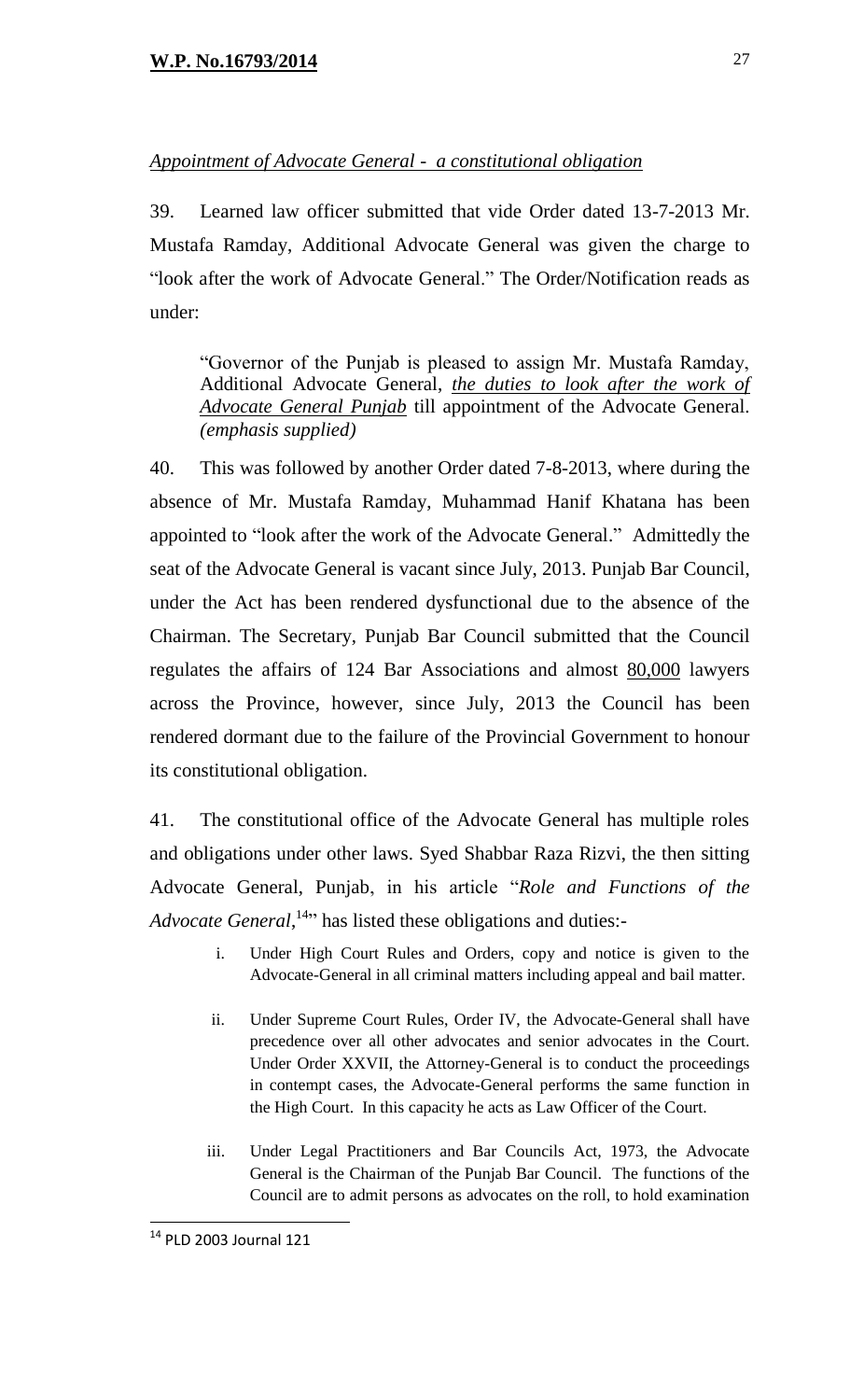- iv. Under section 91 and 92 of Civil Procedure Code, cases of public nuisance and public charities are instituted and conducted by the Advocate-General.
- v. Under Order XXVII (A) of the Civil Procedure Code if in a case of any substantial question as to the interpretation of Constitutional law is involved, the Court shall not proceed to determine the question until after notice has been given to the Attorney General and to the Advocate-General. In this role, he does not represent a party, instead, he assists Court earnestly to the best of his professional abilities as its Law Officer.
- vi. Under section 495 of Criminal Procedure Code, the Advocate General acts as a Prosecutor and under section 265-L of the same Code the Advocate General may refuse to prosecute against the accused.
- vii. Under the Mental Health Ordinance, 2002 the care of properties of persons who are mentally retarded are looked after by the Advocate General particularly litigation relating to such property is conducted by the Advocate-General.

Above survey of different areas of duties/functions of the Advocate-General is sufficient to demonstrate its pivotal role/importance in the Government and administration of justice.

42. The "Instructions for the Management of the Legal Affairs of the Government of the Punjab," Law Department Manual (LDM), 1938 provide for the office of the Advocate General and enumerates his duties as under:

## **1.6 Duties of Advocate General:**

His duties are as follows:-

- (a) The Advocate General will advise on any case relating to the initiation of criminal proceedings by the State or executive action by the Punjab Government under the law and on any other legal matter that may be referred to him by the Punjab Government or the Law Secretary. It will also be his duty to advise upon any matter on which his advice is required by the Governor, acting in his discretion.
- (b) He will represent the State or will arrange for the representation of the State, at all stages in all criminal cases in the High Court, as well as Supreme Court and in quasi criminal matters. The Punjab Government may direct that owing to the special importance of the case, the Advocate General shall himself represent the state.
- (c) He will appear or arrange for the appearance of Law Officer/State Counsel, in the following civil cases: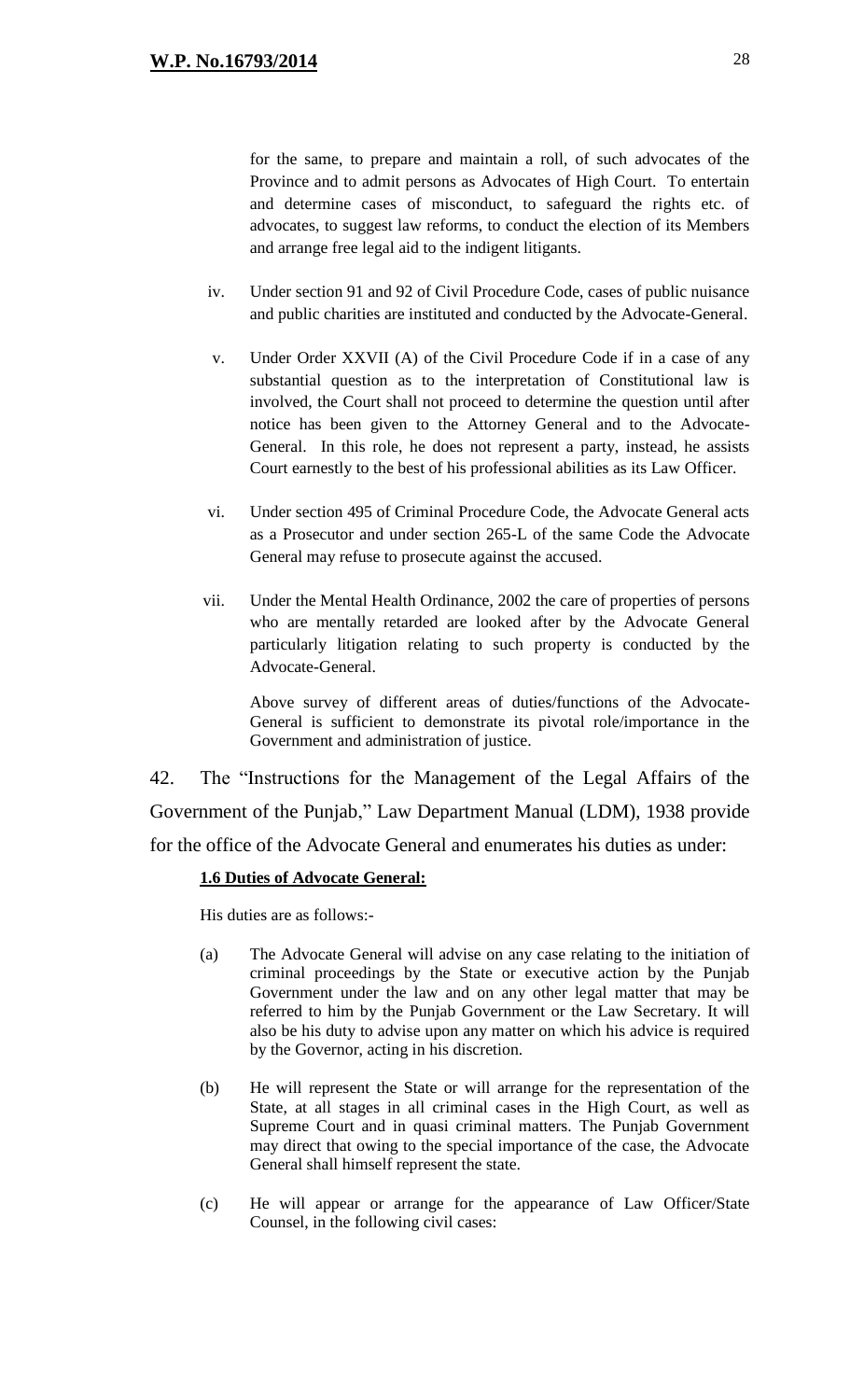$\overline{a}$ 

- (i) Cases in the High Court and Supreme Court to which the Punjab Government is a party or cases relating to the affairs of the Punjab Government to which the Federal Government is a party.
- (ii) Cases in the High Court and Supreme Court to which officers serving under the Punjab Government are parties and which the Punjab Government has decided to conduct on behalf of such officers.
- (iii) Cases in the High Court and Supreme Court in which either the Punjab Government or such officers are directly interested but in which Government considers itself to be sufficiently interested to render it advisable to conduct the case on behalf of some third person.
- (iv) Appeals form the cases referred to above.
- (d) He will personally appear when so required, before the High Court in references from subordinate courts to which the Punjab Government is a party or which can otherwise be heard.
- (e) He will appear himself or arrange for the conduct of civil cases of the nature described above in the other civil courts of Lahore.
- (f) He will also be expected to appear in any civil or criminal cases outside Lahore when specially desired to do so by the Punjab Government or by the Law Secretary.
- (g) He will attend the legislative assembly when required to do so by Government.<sup>15</sup>

43. Further, Rule 5(e) of the *Advocate General for West Pakistan (Terms and Conditions of Service) Rules, 1962* provides that for the first two years of the appointment, the Advocate General will not be entitled to more than one month's leave except on medical certificate in any one year. Such is the scope and extent of the constitutional office of an Advocate General for the Province.

44. Learned law officers submitted that the constitutional post of the Advocate General, Punjab is lying vacant since 12.07.2013 (for almost one year). The Additional Secretary, Law Department, Government of the Punjab present on Court's call, submitted that no process has been initiated by the Government for the selection and appointment of the Advocate

<sup>&</sup>lt;sup>15</sup> Law Department Manual 1938 Instructions for the Management of the Legal Affairs of the Government of the Punjab (Law Department Manual) Part-I General Management and Opinion Work Chapter-I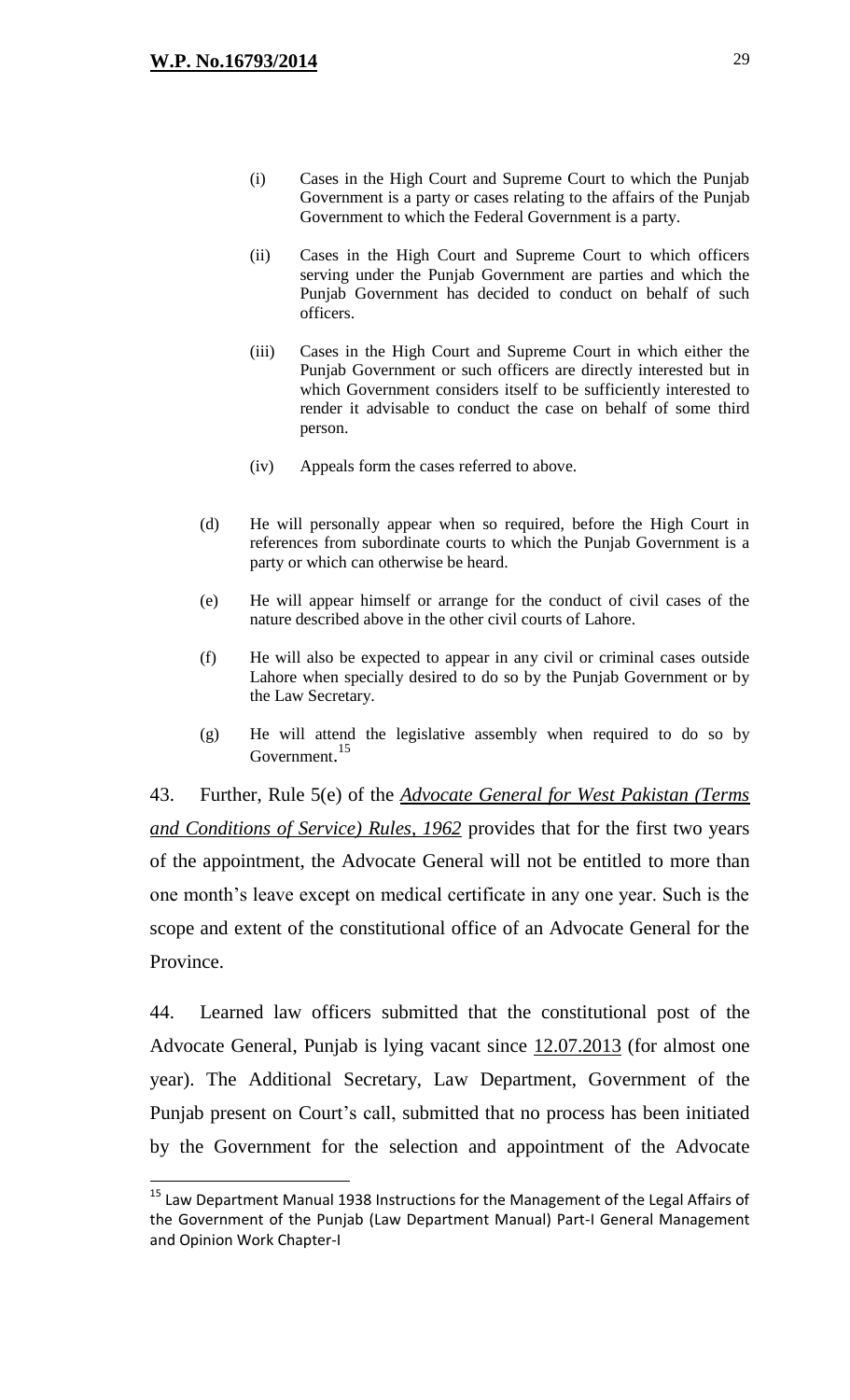General under Article 140 of the Constitution. He frankly admitted that there is nothing on the record of the department to show that even the process of selection or appointment of an Advocate General has been initiated by the Provincial Government. Learned Law Officers, vehemently refuted the position taken by the Additional Secretary and submitted that efforts have been made and number of names have been short-listed. However, no such list or summary was placed on the record by the AG office. The law officers unsuccessfully tired to paper over the failure of the Provincial Government to honour its constitutional commitment.

45. The Secretary, Punjab Bar Council was directed to place on record total number of Advocates enrolled in Punjab. He has placed the said information,  $16$  which states that there are  $10,300$ , Advocates who are above the age of 45 years and enjoy a standing of more than 10 years as Advocate of the High Court. It is noted with regret that out of a pool of  $10,300$ Advocates, the Provincial Government has failed for almost a year to select and appoint an Advocate General. Learned law officer was asked to place the record of appointments of the Advocate Generals in the last five years<sup>17</sup> which is reproduced as under:-

| Sr.# | <b>Duration of Period</b> |    | <b>Name</b><br><b>of</b><br>the | <b>Remarks</b> | <b>Office</b> |
|------|---------------------------|----|---------------------------------|----------------|---------------|
|      |                           |    | <b>Advocate</b>                 |                | kept          |
|      |                           |    | General/                        |                | vacant        |
|      |                           |    | Addl. Adv. Genl.                |                |               |
| 1.   | 24.06.2008                | to | Kh. Haris Ahmad                 |                |               |
|      | 26.02.2009                |    |                                 |                |               |
| 2.   | 06.03.2009                | to | Muhammad<br>M.                  | look<br>after  | 47 days       |
|      | 23.04.2009                |    | Hanif Khatana                   | charge         |               |
| 3.   | 24.04.2009                | to | Mr. Raza Farooq                 | after<br>look  | 60 days       |
|      | 24.06.2009                |    |                                 | charge         |               |
| 4.   | 24.06.2009                | to | Muhammad<br>Mr.                 |                |               |
|      | 02.08.2009                |    | Raza Farooq                     |                |               |
| 5.   | 05.08.2009                | to | Muhammad<br>M.                  | look<br>after  | 210 days      |
|      | 05.03.2010                |    | Hanif Khatana                   | charge         |               |
| 6.   | 06.03.2010                | to | Kh. Haris Ahmad                 |                |               |
|      | 29.10.2011                |    |                                 |                |               |
|      |                           |    |                                 |                |               |
| 7.   | 31.01.2012                | to | Mr. Ashtar Ausaf                |                |               |
|      | 07.04.2013                |    | Ali                             |                |               |

<sup>16</sup> Placed on the record as **Mark-A**,

<sup>17</sup> Placed on the record as **Mark-B**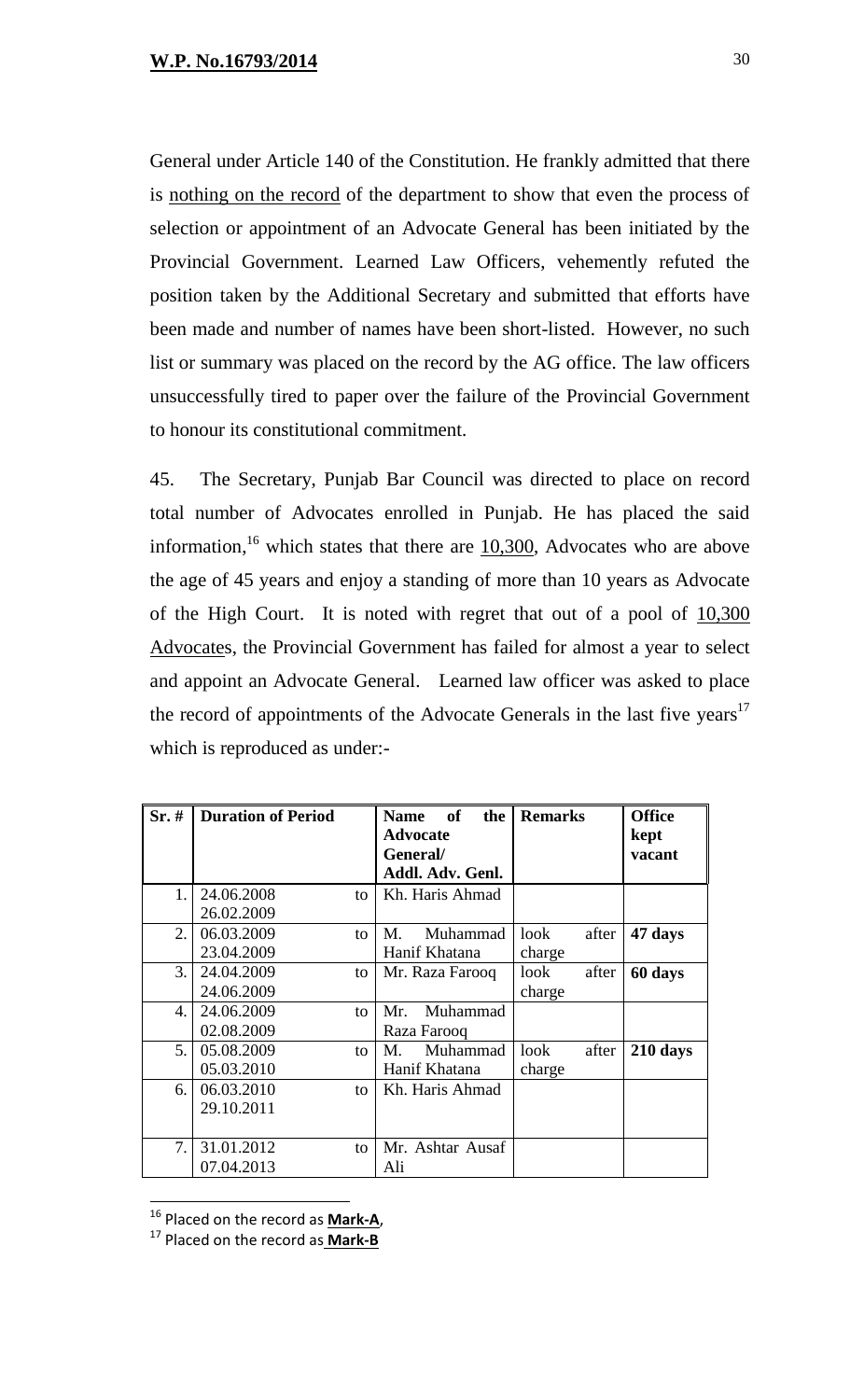| Sr.# | <b>Duration of Period</b> |    | <b>Name</b><br><b>Advocate</b><br>General/<br>Addl. Adv. Genl. | of<br>the | Remarks       | <b>Office</b><br>kept<br>vacant |
|------|---------------------------|----|----------------------------------------------------------------|-----------|---------------|---------------------------------|
| 8.   | 09.04.2013                | to | Mr. Shahid Karim                                               |           |               |                                 |
|      | 11.07.2013                |    |                                                                |           |               |                                 |
| 9.   | 15.07.2013                | to | Mr.                                                            | Mustafa   | Look<br>after | 345 days                        |
|      | 02.07.2014                |    | Ramday                                                         |           | charge        |                                 |
| 10   |                           |    |                                                                |           |               | 662<br>days                     |
|      | <b>TOTAL</b>              |    |                                                                |           |               | 22<br>or                        |
|      |                           |    |                                                                |           |               | months                          |

46. The above record reveals that the office of Advocate General remained vacant for almost two years in the past six years without any plausible or convincing explanation. The Governor and the Chief Minister of Punjab have sworn oath to *preserve, protect and defend the Constitution*, yet the constitutional obligation to appoint an Advocate General under Article 140 of the Constitution has gone unnoticed without demur. While the Government in power enjoys the comfort to appoint an Advocate General of its choice, this does not in any manner give license to the Government to delay the appointment indefinitely. Any inordinate delay in filling a constitutional post offends Articles 3, 25 and 27 of the Constitution. "Indeed, the fundamental perspective is that the public official is the trustee of the public. Public officials do not act for their own sake but rather for the sake of the public interest. In this view, the role of the public official in a democracy, like the role of the state itself, is to serve the interest of the public and its members. The government in itself has no "private" interest of its own. The government exists for the sake of individuals. The government does not exist for its "own" sake. Those who represent the government have no "self" interest that must be protected. They must act to achieve the collective interest. Indeed, there is a serious concern---a concern that history has repeatedly validated---that representatives of the government will develop their own interests and use the tremendous power granted them for purposes that do not reflect the collective good. The duty of loyalty seeks to prevent that. The duty of loyalty seeks to guarantee that the government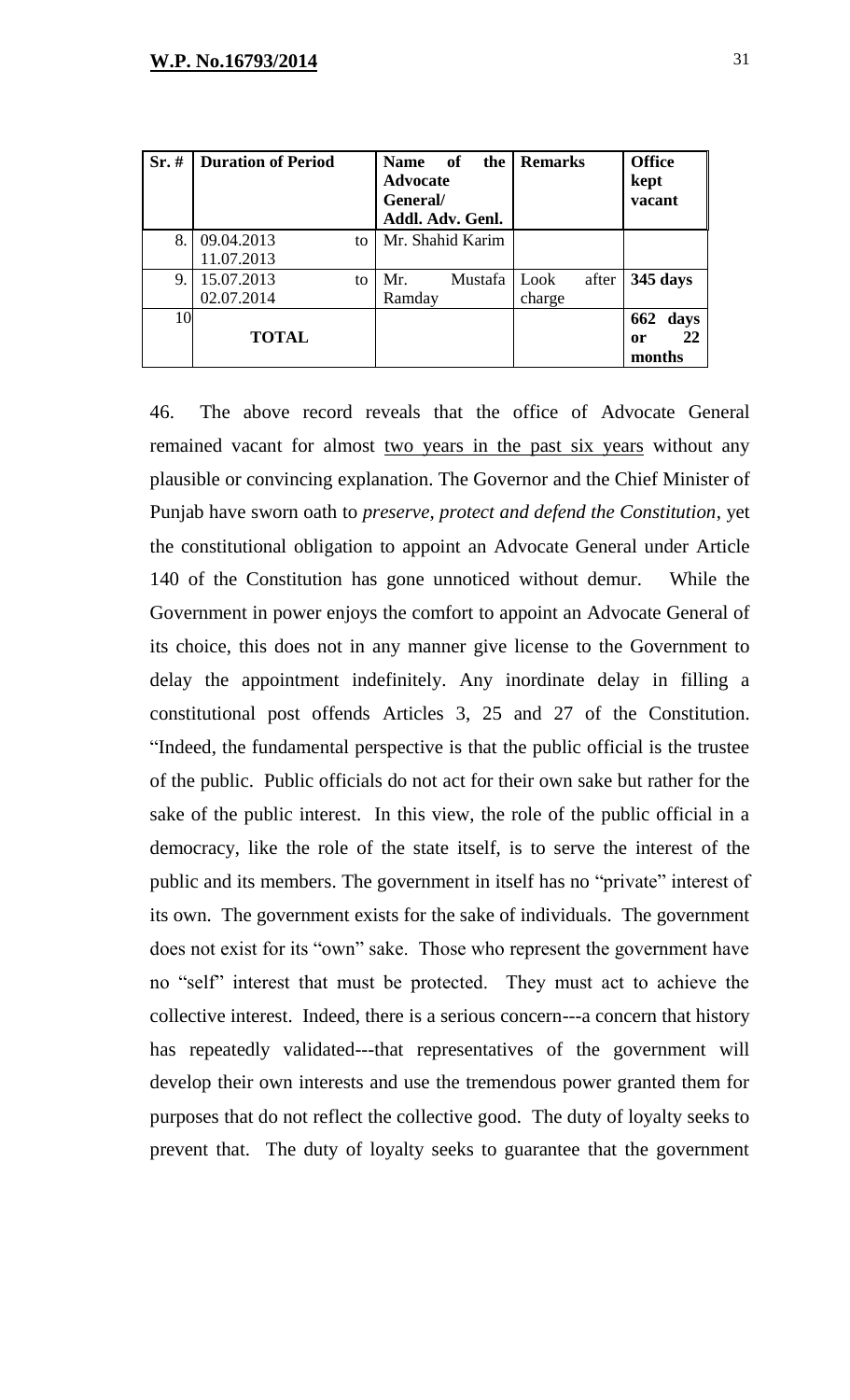$\overline{a}$ 

takes care of the public and not itself; the general duty of loyalty seeks to guarantee that the government takes care of the public and not itself.<sup>18</sup>

47. The duty of trusteeship imposes derivative duties upon the state: Trusteeship requires fairness, and fairness requires integrity, relevance, equality, and reasonableness. This list of principles derived from the position of trusteeship is not closed, and the list of values derived from the duty of fairness is not fixed. Values and principles, by nature, are on the one hand stable and on the other hand evolving. They are sown in the soul of the nation and are not subject to passing trends. They are full of vitality, and they evolve to provide fitting solutions to new problems.<sup>19</sup>

48. The Provincial Government has not only ignored the constitutional mandate but has circumvented the Constitution to appoint a person to 'look after the work of Advocate General." Article 140 does not permit to appoint a surrogate Advocate General who would "look after the work of the office of the Advocate General"- no such post exists under the Constitution. The said appointment amounts to playing a fraud on the Constitution and on the people of the Province.

49. In this instance, the Provincial Government seems to have encouraged a culture of adhocism in making constitutional appointments, which has no constitutional recognition. *Adhocism* is an [organizational](http://www.businessdictionary.com/definition/organizational.html) philosophy or [style](http://www.businessdictionary.com/definition/style.html) characterized by (1) aversion to [planning,](http://www.businessdictionary.com/definition/planning.html) (2) tendency to respond only to the urgent, as opposed to the important, (3) focus on ['fire](http://www.businessdictionary.com/definition/fire.html) fighting,' than on establishing [systems](http://www.businessdictionary.com/definition/system.html) and [procedures](http://www.businessdictionary.com/definition/procedure.html) through [goal setting](http://www.businessdictionary.com/definition/goal-setting.html) and [long term](http://www.businessdictionary.com/definition/long-term-planning.html)  [planning.](http://www.businessdictionary.com/definition/long-term-planning.html)<sup>20</sup> Adhocism is a mindset or a tendency to establish temporary, chiefly improvisational policies and procedures to deal with specific

<sup>18</sup> H.C. 164/97, *Conterm Ltd. v. Finance Ministry*, 52 (1) P.D. 289, 347; [1998-9] IsrLR 1, 71-72. ( See *Aharon Barak -* The Judge in a Democracy (Page 220-221), Princeton University Press, 2006

<sup>19</sup> H.C. 1635/90, *Prime Minister v. Zarzevsky* 45 (1) P.D. 749, 841 (Barak, J.) (see Aharon Barak *- The Judge in a Democracy* - Princeton University Press, 2006 (Pp 221-222) <sup>20</sup> *[www.businessdictionary.com](http://www.businessdictionary.com/)*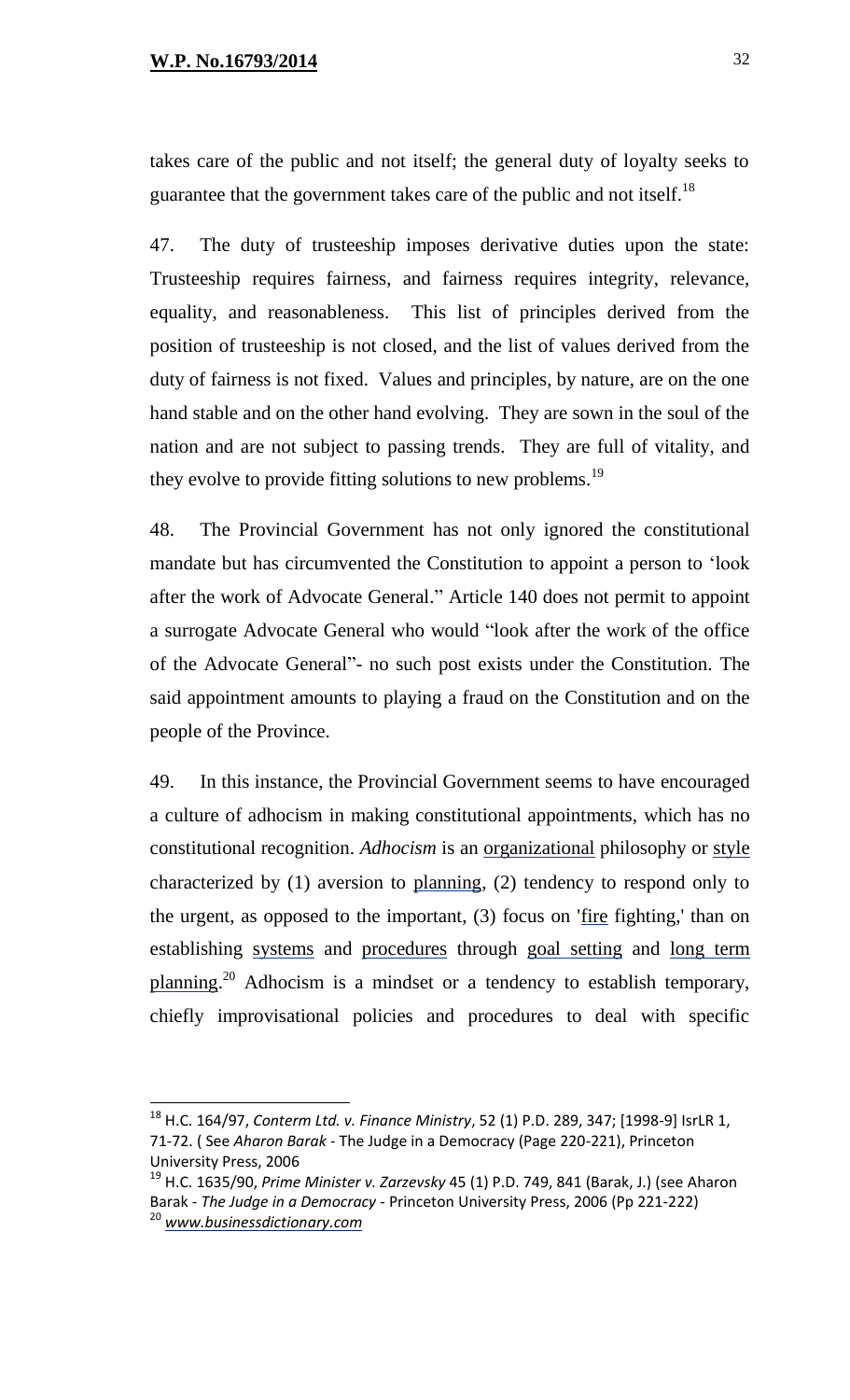problems and tasks. Adhocism is a malaise, which exploits the system and weakens institutions and is, therefore, abhorred.

50. Filling of a constitutional post, in the absence of any constitutional timeframe, can be conveniently benchmarked against the timeframe required to fill the office of the President, which if falls vacant has to be filled within a period of *thirty days* from the occurrence of the vacancy in terms of Article 41 (5) of the Constitution. Even though the process of appointing the President is far more circuitous and cannot be compared with the appointment of an Advocate General, still the maximum period that can be read into Article 140 is 30 days.

51. We hope that the Provincial Government of today and of the future, will learn to honour, revere and respect the Constitution and the obligations it casts upon them. It is also hoped that the Provincial Government will strongly desist from entrusting constitutional offices to adhoc and surrogate appointees.

52. *Considering* that the appointment of Advocate General is a *sine qua non* for the functioning of the Punjab Bar Council. *Considering* that it has been almost one year that the seat of the Advocate General is lying vacant. *Considering* that no effort, whatsoever, has been made to even initiate the appointment of the Advocate General. *Considering* that obedience to the Constitution (under Article 5) is a fundamental constitutional value. Considering that the inordinate delay in appointment of the Advocate General is offensive to the letter and spirit of the Constitution, we direct the Provincial Government to appoint Advocate General for Punjab in terms of Article 140 of the Constitution **within a fortnight** of the receipt of this Judgment.

53. In the light of above, removal de-notifications, as well as appointment notification of the private respondents and the petitioners vide order dated 24.05.2014 followed by notifications dated 30.05.2014 passed by the Additional Advocate General holding a "look after charge" of the office of the Advocate General are set aside being unconstitutional, illegal and ultra